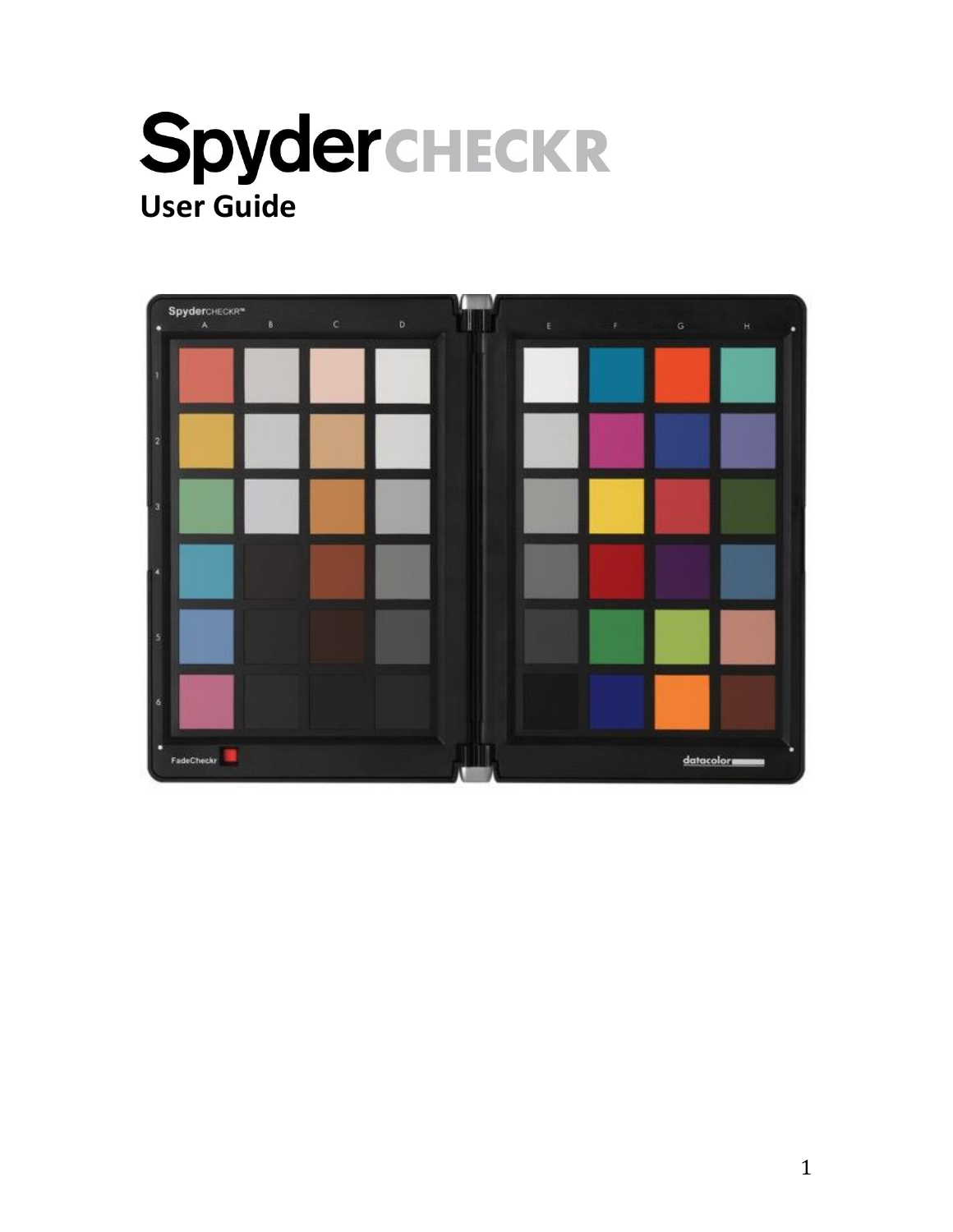| <b>Introduction</b>                                                                                            | 3        |
|----------------------------------------------------------------------------------------------------------------|----------|
| <b>SpyderCHECKR: Challenges and Solutions</b>                                                                  | 4        |
| <b>SpyderCHECKR: What's Included and Operating Requirements</b>                                                | 5        |
| <b>SpyderCHECKR Workflow Basics</b>                                                                            | 6        |
| <b>Patch Formulation Technology</b>                                                                            | 7        |
| <b>Patch Groups in the 48 Patch SpyderCHECKR</b>                                                               | 8        |
| <b>Getting Started with SpyderCHECKR</b>                                                                       | 9        |
| <b>RAW Editor Configuration</b>                                                                                | 10       |
| <b>SpyderCHECKR Setup</b>                                                                                      | 11       |
| <b>Mounting Options</b><br>$\bullet$                                                                           | 11       |
| <b>Uses</b><br>$\bullet$                                                                                       | 11       |
| Lighting the SpyderCHECKR for Photography                                                                      | 11       |
| <b>Photographing the SpyderCHECKR</b><br>$\bullet$                                                             | 12       |
| <b>Adjusting the Target Shot</b>                                                                               | 13       |
| <b>Opening the Target Shot</b><br>$\bullet$                                                                    | 13       |
| <b>Straighten and Crop the Target Image</b><br>$\bullet$<br><b>White Balance the Target Image</b><br>$\bullet$ | 13<br>13 |
| <b>Exposure Adjustment</b><br>$\bullet$                                                                        | 13       |
| Saving the Target for use in the SpyderCHECKR Application                                                      | 15       |
| Launching the SpyderCHECKR Application                                                                         | 15       |
| Processing your Target Shot in the SpyderCHECKR Application<br>$\bullet$                                       | 16       |
| <b>SpyderCHECKR Rendering Modes</b><br>$\bullet$                                                               | 17       |
| <b>Saving the SpyderCHECKR Profile</b>                                                                         | 17       |
| <b>Using Your New Calibration</b>                                                                              | 18       |
| <b>Harmonizing Multiple Cameras</b>                                                                            | 19       |
| <b>Improving High ISO Color Performance</b>                                                                    | 20       |
| <b>Color Calibrating Cameras for Video in Adobe Lightroom</b>                                                  | 21       |
| <b>Creating Multiple Light Source Calibrations</b>                                                             | 22       |
| <b>Adjusting Your Calibration Preset</b>                                                                       | 23       |
| <b>SpyderCHECKR Gray Target</b>                                                                                | 24       |
| <b>Checking Your Display's Neutrality</b>                                                                      | 25       |
| <b>In-Camera Color Balancing</b>                                                                               | 26       |
| <b>FadeCheckr</b>                                                                                              | 27       |
| <b>Changing between 24 and 48 Patch Targets</b>                                                                | 28       |
| <b>Using SpyderCHECKR with SpyderCUBE</b>                                                                      | 29       |
| <b>Using SpyderCHECKR with Other Software</b>                                                                  | 30       |
| <b>Additional Information</b>                                                                                  | 31       |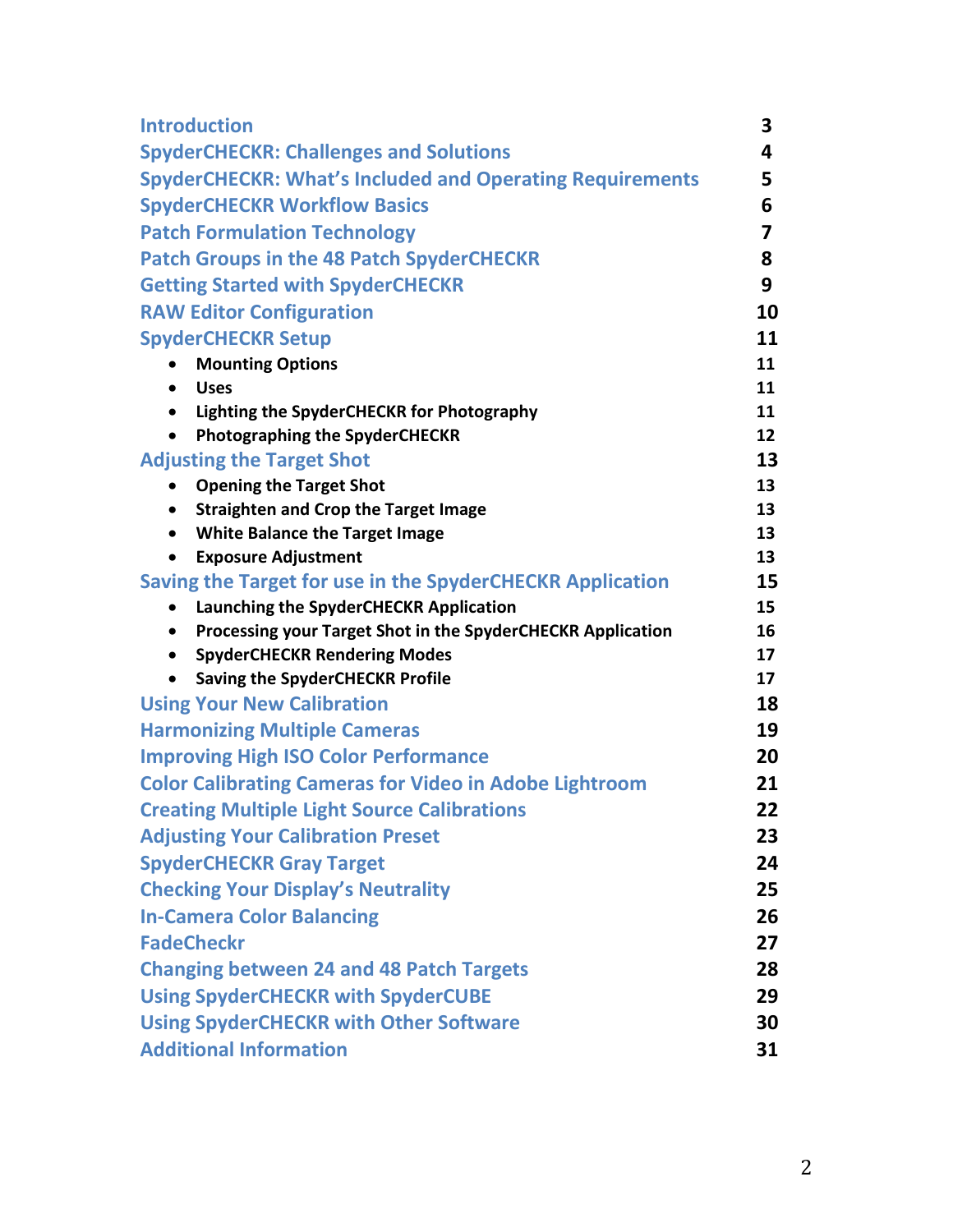### **Introduction**

Digital imaging and color management processes are evolving and becoming more streamlined. Datacolor continues its tradition of creating and supporting photographer and videographer-oriented products, leveraging our expertise in color workflow and technology to help customers express their vision, improve efficiency, and reduce costs.

Spyder®CHECKR provides a fast, reliable method of color calibrating camera, lens and sensor combinations. It also facilitates harmonizing color between different cameras. It allows photographers to obtain more consistent, accurate color within their normal post-production workflow in Adobe Lightroom, Adobe Photoshop and Hasselblad Phocus. It is quite useful in videography, and has been integrated into workflow in applications like DaVinci Resolve 11 and newer.

Advanced amateurs and professionals using SpyderCHECKR technology benefit from optimized color, workflow and output. From capture, to display, post-production and final output; Spyder products help make creative workflow quick and accurate.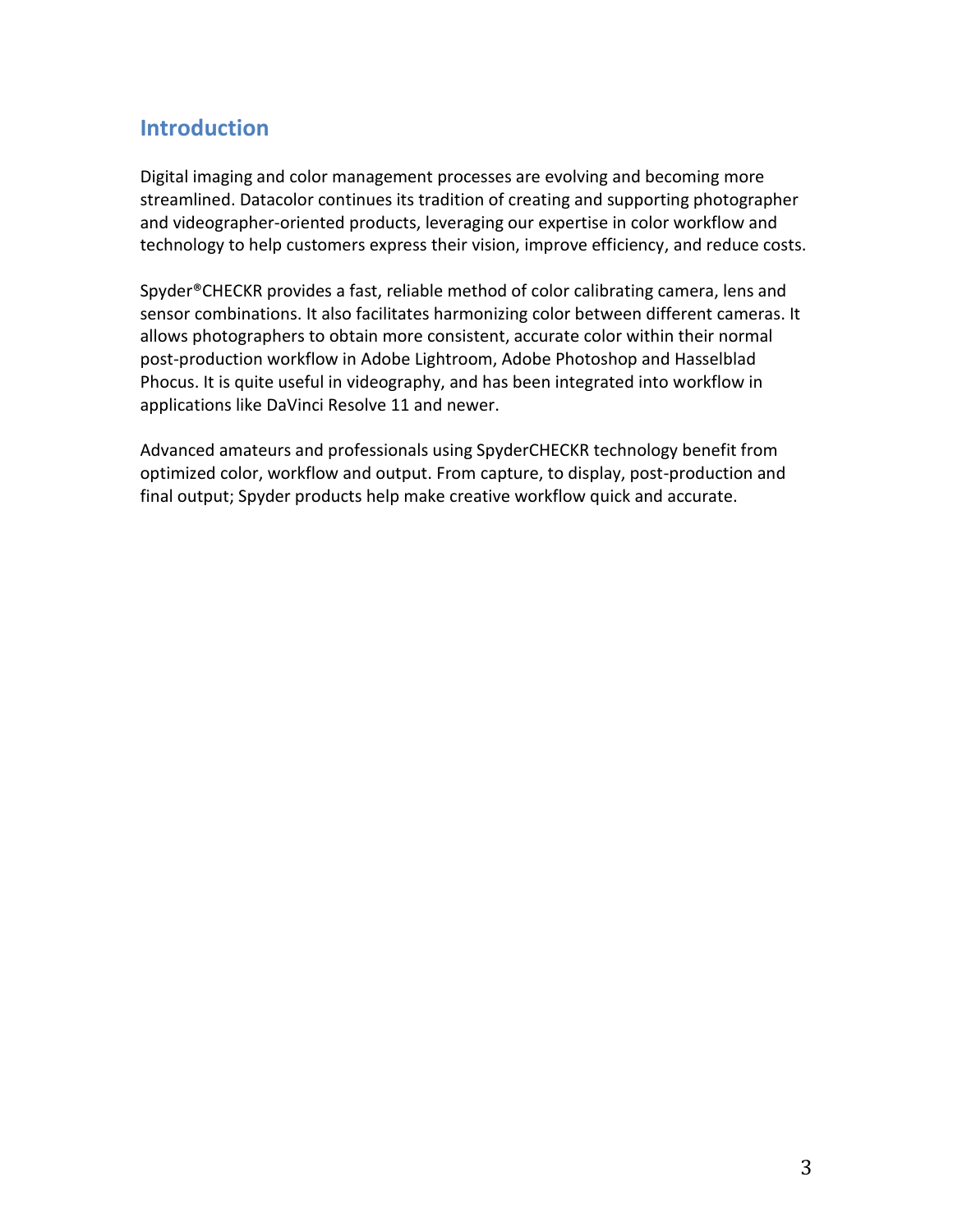## **SpyderCHECKR: Challenges and Solutions**

Every combination of lens, camera, and sensor has a unique color signature; this may change in different lighting conditions. And, of course, these devices don't perceive or record color the way the human eye does.

Color control and consistency requires a reference tool to help the user adapt to these variations. Adding color management at the capture stage of the digital workflow assures consistency and accuracy from day to day as well as from camera to camera.

SpyderCHECKR enable the user to create custom camera calibrations that compensates for the characteristics of the optics and sensors which produces more accurate color reproduction in edited images. The workflow is simple: photograph the SpyderCHECKR, import the image into a supported image editor for basic adjustments, open the image in the SpyderCHECKR software, and export the HSL preset. You can apply this preset during image import or editing.

The SpyderCHECKR target has 48 spectrally engineered pigment color patches and easy to use calibration software makes post-production quicker by getting consistent, predictable color right from the start.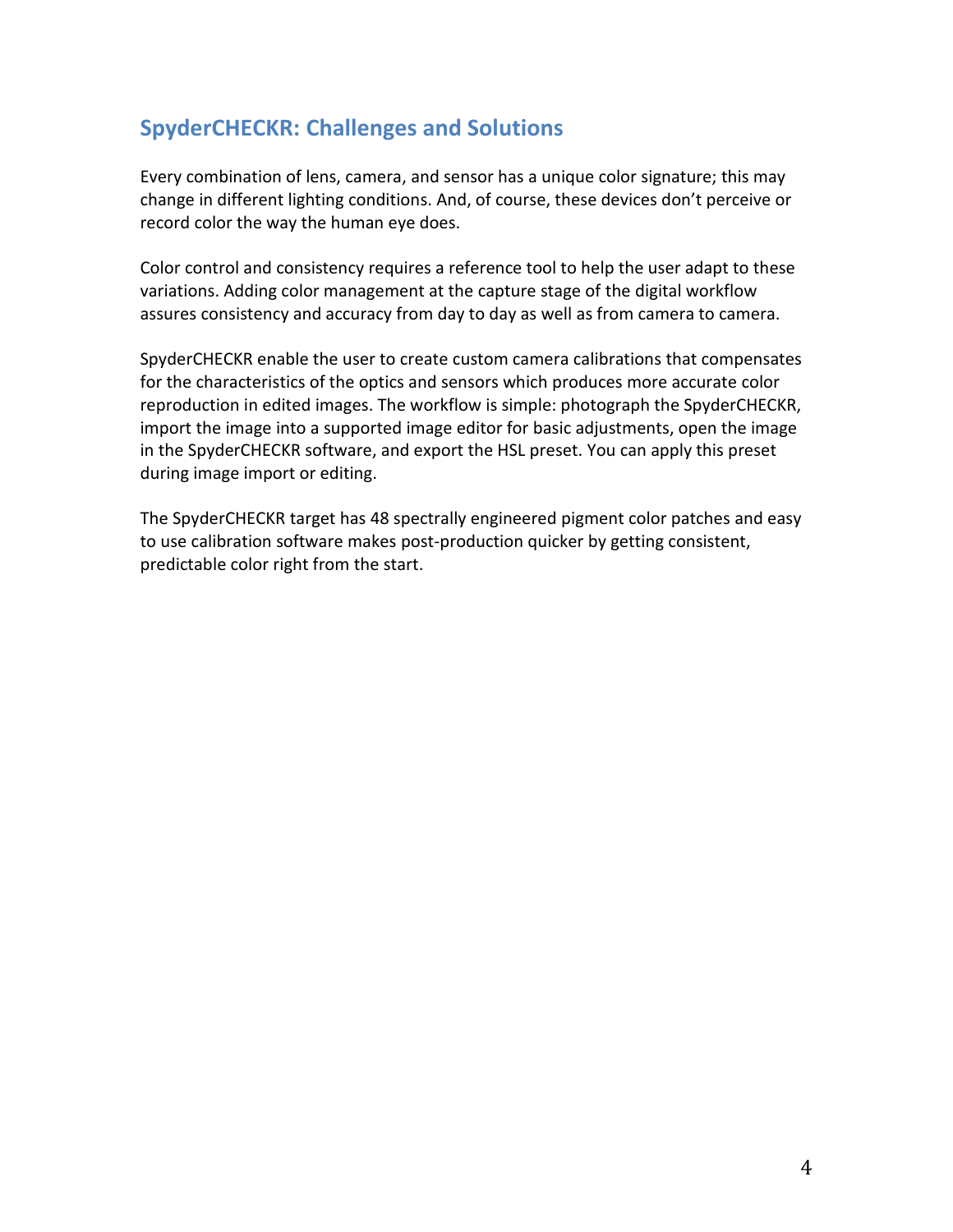# **SpyderCHECKR: What's Included and Operating Requirements**

- SpyderCHECKR
- Welcome Card Download link and Software Serial Number

Supported Languages: English, Spanish, French, German, Italian, Russian, Traditional Chinese, Simplified Chinese, Korean, Japanese

#### **Operating Requirements:**

Win 7 32 & 64, Win 8 32 & 64, Win 10 Mac OS X 10.7, 10.8, 10.9, 10.10, 10.11 128MB of available RAM 100MB of available hard disk space For Still Imaging: Adobe Lightroom, Adobe Photoshop, or Hasselblad Phocus For Video: Adobe Lightroom, Adobe Photoshop, or DaVinci Resolve 11+ Internet access for product activation

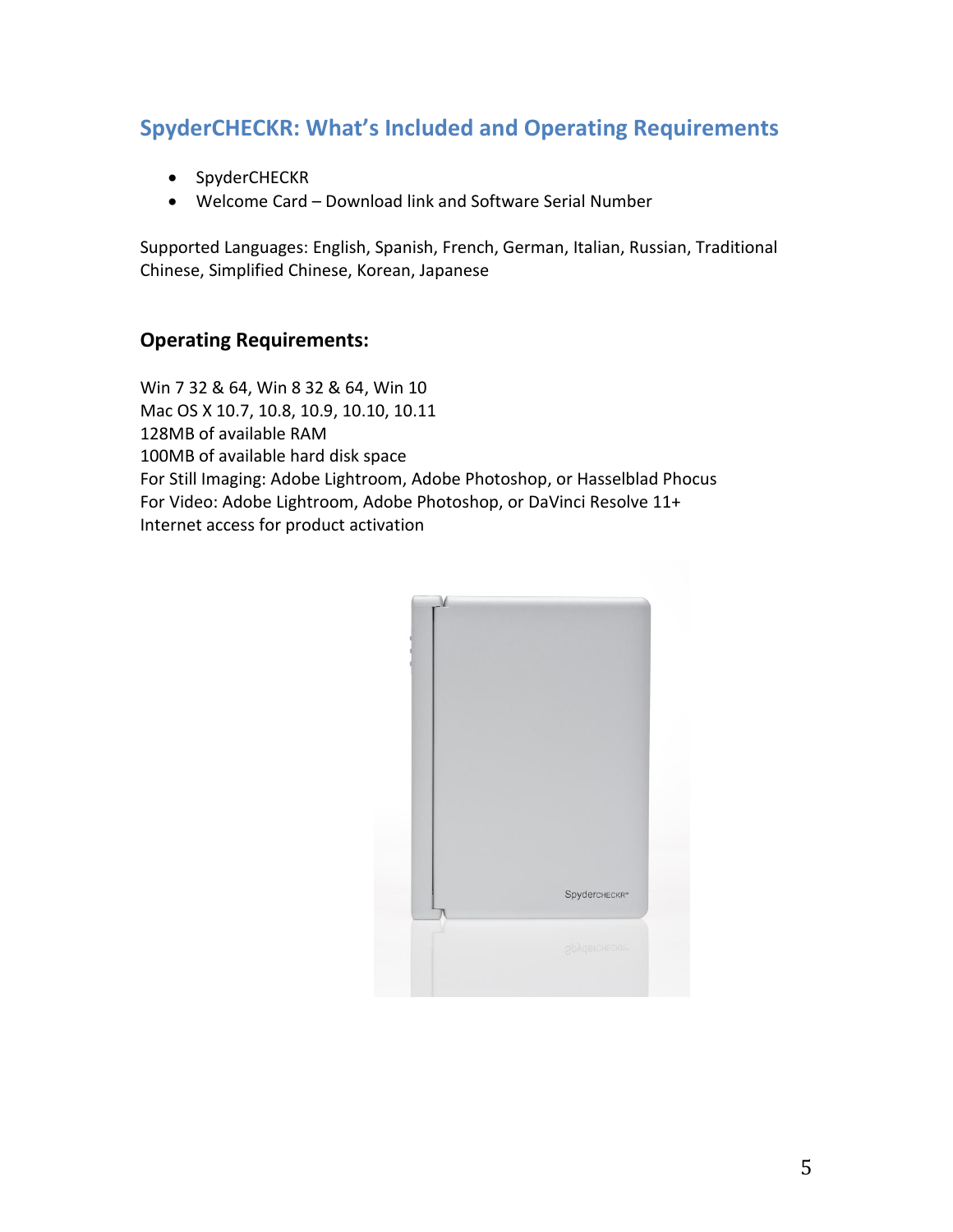## **SpyderCHECKR Workflow Basics**

The goal of SpyderCHECKR targets is to provide camera calibration that fits conveniently into your workflow and which is easy to adjust as desired to meet your own needs. The workflow is simple: photograph the SpyderCHECKR, import the image into a supported image editor for basic adjustments, open the image in the SpyderCHECKR software, and export the correction preset. You can apply this preset during image editing.

### **The 48 Patch SpyderCHECKR Target**

The 48 patch SpyderCHECKR target closes for safe storage, opens like a book, and stays securely in its fully open position. Each half of the CHECKR has a frame that holds a color chip chart in place. You can open these frames and invert the color target sheets to display their gray face. This will expose the SpyderCHECKR Gray Target for visual comparisons, or tasks like In-Camera Custom White Balance.

The SpyderCHECKR can be used for visual color comparisons, as well as with a number of third party software packages for camera profiling and other tasks. But most commonly, it is used with the SpyderCHECKR software in creating camera calibrations.

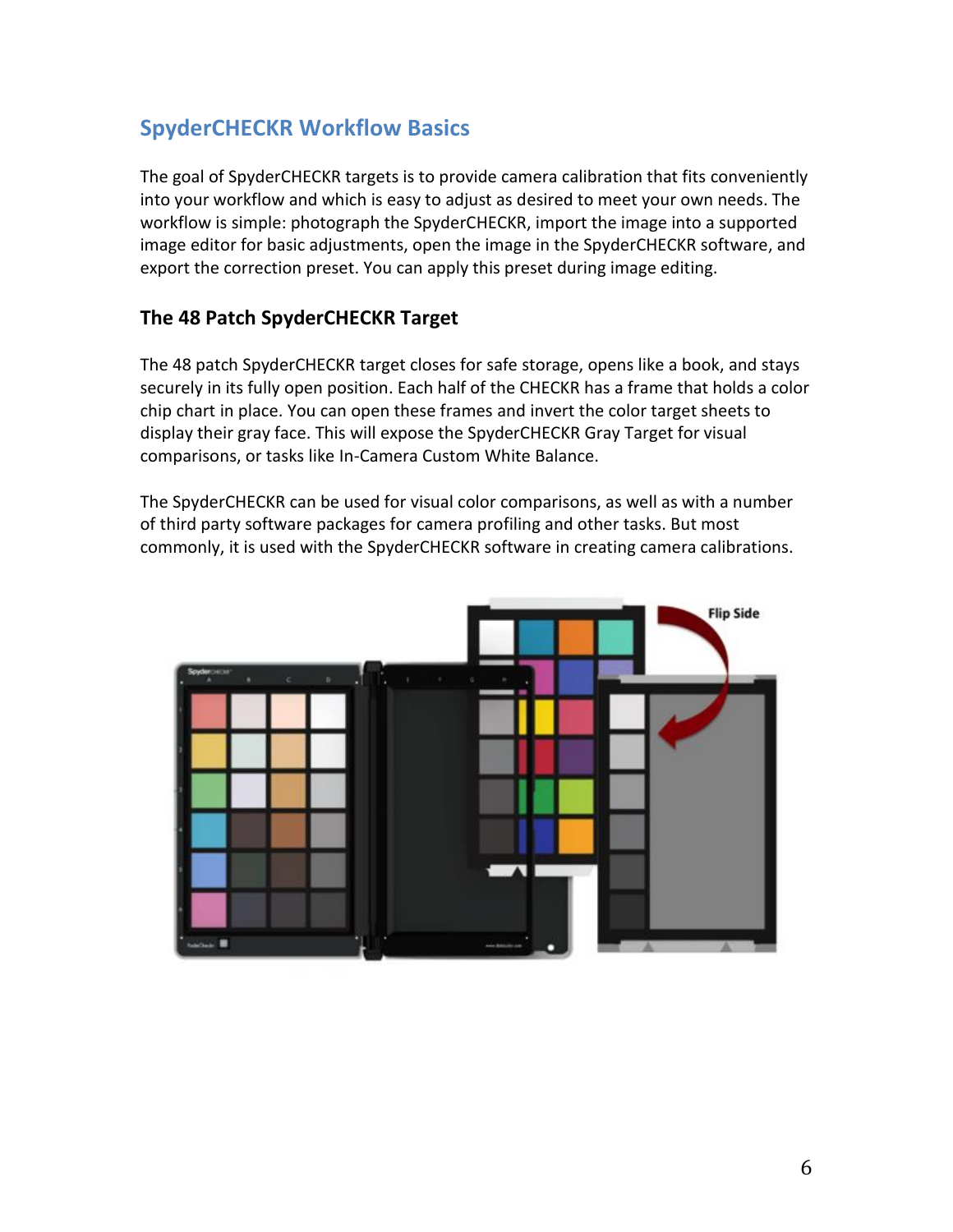## **Patch Formulation Technology**

The patches in SpyderCHECKR are composed of pigment-based colors with carefully formulated spectral characteristics, ideal for camera calibration in varying lighting conditions. The SpyderCHECKR also provides spectrally neutral black, white, and gray patches.

The patches are durable and produced to close tolerances. A SpyderCHECKR which sees only moderate usage will last almost indefinitely. Replacement cards are available for purchase from the Datacolor website for circumstances involving heavy use or in cases where the patches become scratched, worn, or soiled over time. Please avoid touching the patches in your SpyderCHECKR as oils from the skin can affect the patch color and texture.

### **Color Patches**

The color patches on the right half of the SpyderCHECKR represent the standard 24 colors used in a variety of color products. These patches are near or within the sRGB color gamut to avoid gamut clipping and assure usability with a wide range of capture, display, and output devices.

Note: the order that various software programs read these standard 24 colors varies, but the SpyderCHECKR provides them in a serpentine pattern, such that reading down one column and up the next will produce the usual measurement order.

The color patches in the left half of the SpyderCHECKR represent additional colors targeting several uses. There are six additional skin tones for a total of eight. There are six medium saturation color patches, in the red, green, blue, cyan, magenta, and yellow zones to improve the coverage of the inside of the color gamut.

There are three near white tints and three near black tones, for checking color tints and tones at both ends of the dynamic range. And, the gray ramp has been increased from the standard 20% steps, to 10% steps, plus extra samples at 5% and 95% to provide a more detailed gray ramp.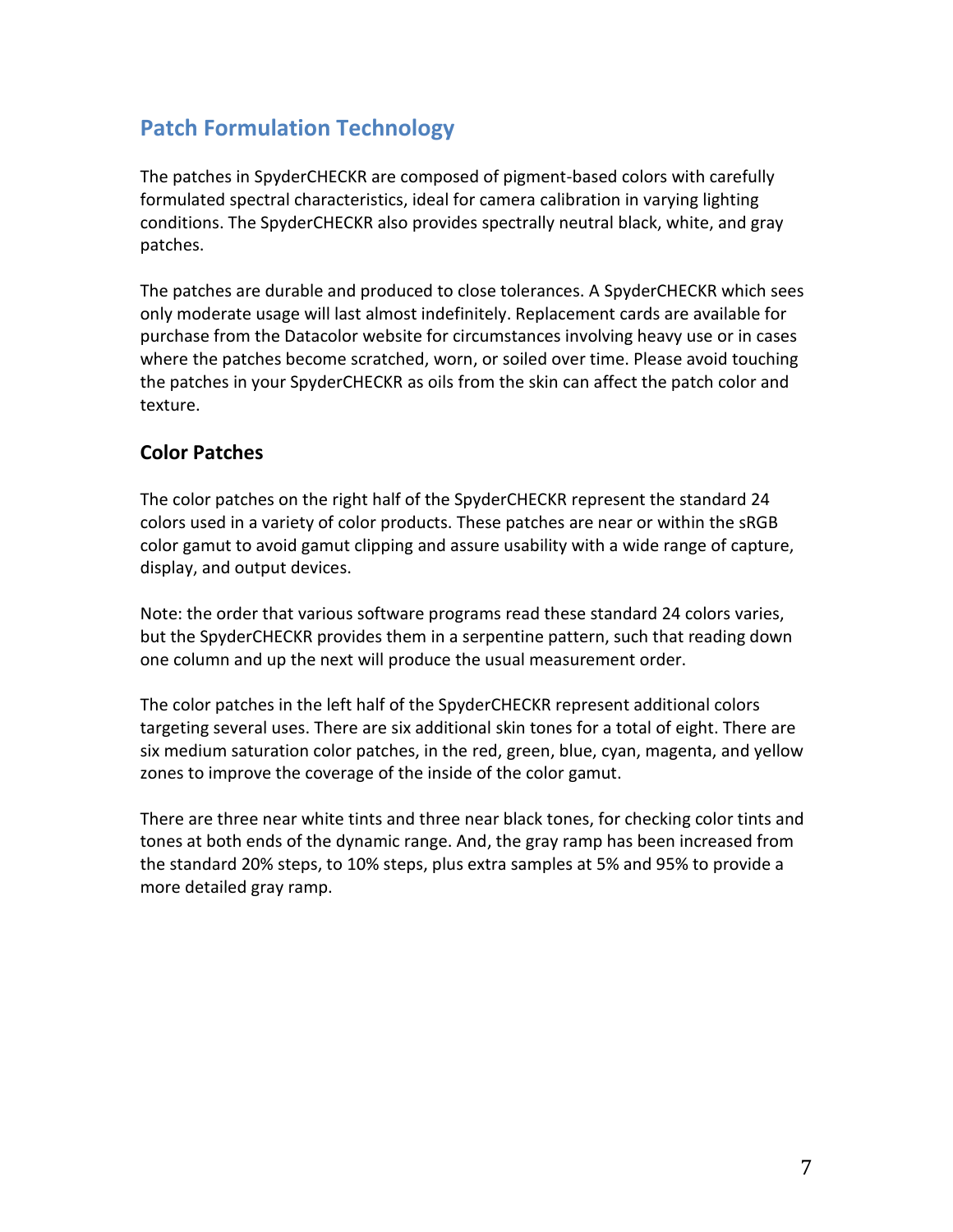# **Patch Groups in the 48 Patch SpyderCHECKR**

Please note the reference numbers across the left side, and the reference letters across the top of the SpyderCHECKR frame.



#### **Gray Patches**

- Grays proceed from white (E1) down to black (E6) in 20% steps.
- Patches D2 to D6 are extra gray patches that provide 10% steps.
- A zigzag path from A1 to A6 will cover the 10% gray ramp in order.
- An additional 95% patch is located at D1, and an additional 5% patch is located at C6 for more detail near white and black.
- The same 10% ramp patches are repeated on the back of the chart, with a large 50% gray patch, for uses requiring neutrals-only to be visible.

#### **Color Patches**

- Full saturation patches: Columns F, G, and H
- Skin Tones: C1-C5
- Near White Tints: B1-B3
- Near Black Tones: B4-B6
- Med Saturation, RGBCM&Y: A1-A6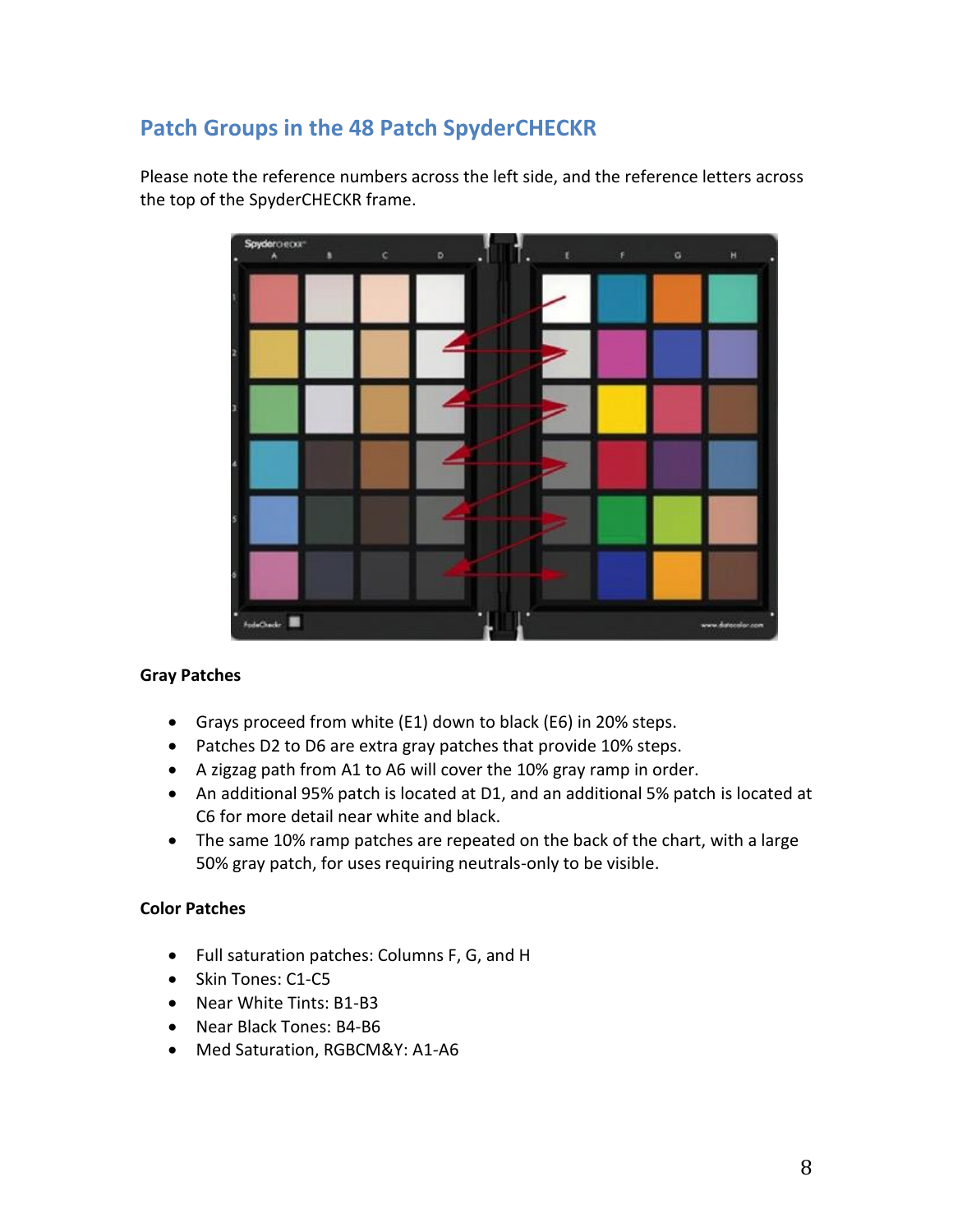# **Getting Started with SpyderCHECKR**

#### **SpyderCHECKR Software: Download, Installation, Basic Setup**

Download and install the SpyderCHECKR software for your platform from the Datacolor website. Before starting, make sure that you are logged onto your computer as an administrator.

Run the installer. (See section on Serialization below.) This will install a folder in your Datacolor applications folder named SpyderCHECKR. In that folder you'll find an application named SpyderCHECKR.

Adobe Lightroom users won't need to launch it from there in general use; it will be selflaunching, once you have configured Adobe Lightroom.

Note: If you use Adobe Photoshop, you will import the target image through Adobe Camera Raw. Then you will launch the SpyderCHECKR software manually or by dragging the adjusted image to the application icon to both launch the software and open the image. If you use another RAW import tool, you'll still need to use ACR to create your calibrations. Once created, you can then use the Sidecar file from ACR in any other application that honors the Adobe Sidecar file format and the adjustments it contains.

#### **Serialization and Activation**

Your SpyderCHECKR comes with a unique serial number for software activation. Please keep this serial number in an easy to find location for future reference. Our software uses a web-based activation process so it's simplest to install and activate our software from an Internet connected computer.

#### **Software Updates**

The software update option in the SpyderCHECKR application (accessible in "Preferences") is on by default. When Datacolor posts a new build of the software it will tell you on next launch that there is an update available and offer to take you to the Datacolor website to download the latest version.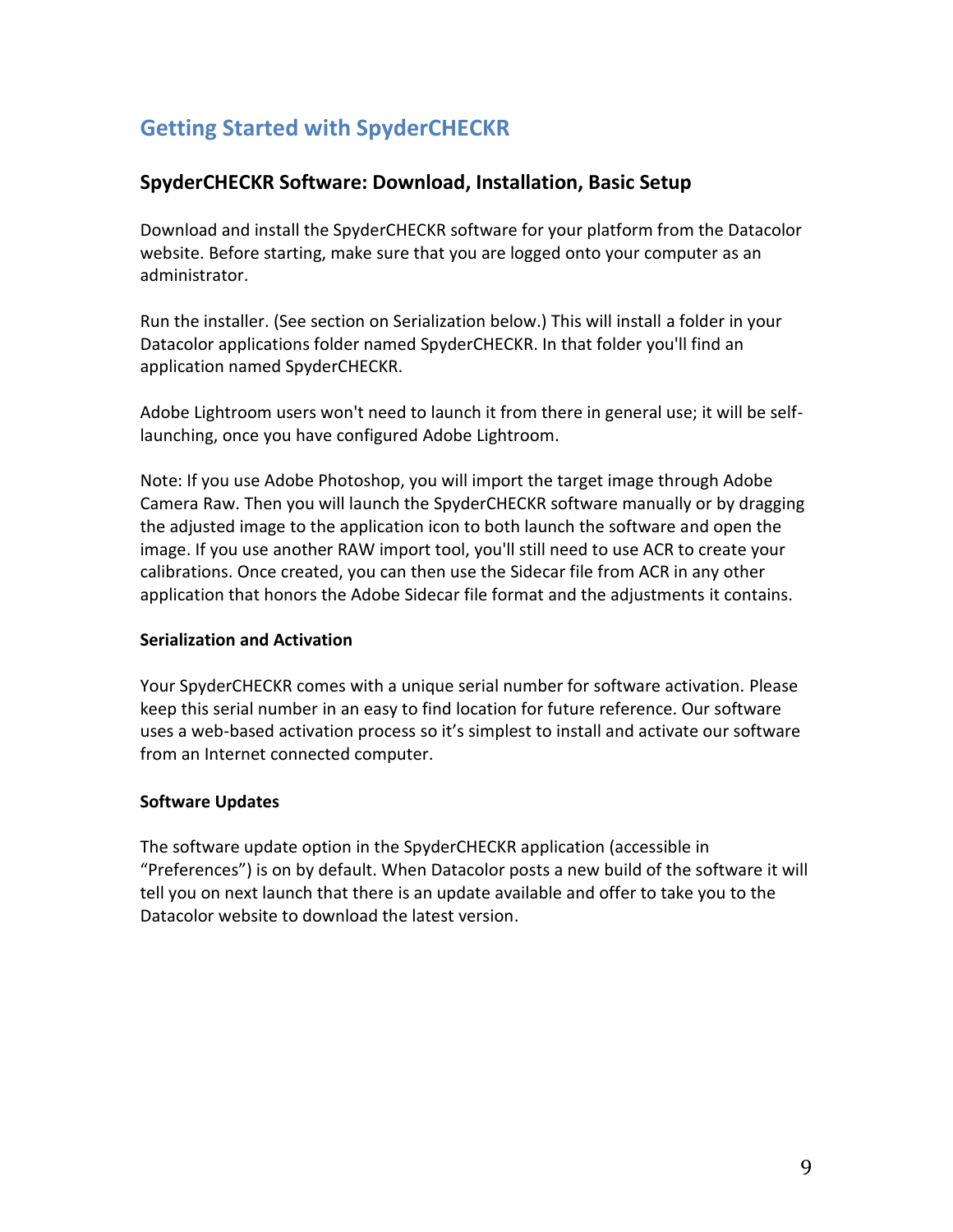# **Raw Editor Configuration**

#### **Configuring Adobe Lightroom**

- Launch Adobe Lightroom and go to the Adobe Lightroom Preferences
- In the External Editing tab, go to the Additional External Editor section, and choose the SpyderCHECKR Editing Preset (which was installed as part of the SpyderCHECKR software installation)

|                   | Preset: SpyderCheckr Editing |                | ٥                                                                                                        |
|-------------------|------------------------------|----------------|----------------------------------------------------------------------------------------------------------|
|                   | Application: SpyderCheckr    |                | Choose<br>Clear                                                                                          |
| File Format: TIFF |                              | $\circ$        | The AdobeRGB (1998) color space cannot encompass the full range<br>of colors available within Lightroom. |
|                   | Color Space: AdobeRGB (1998) | $\ddot{\circ}$ |                                                                                                          |
| Bit Depth:        | 16 bits/component            | ٠              |                                                                                                          |
|                   |                              |                |                                                                                                          |

#### **Configuring Hasselblad Phocus**

- Launch Hasselblad Phocus and go to the Hasselblad Phocus Preferences. Select General > Image Editor > Select.
- Navigate to and select the SpyderCHECKR app in the SpyderCHECKR folder in your Datacolor Folder (in the Applications folder in Macintosh, or the C:\program files\datacolor folder in Windows).
- To use the SpyderCHECKR plugin with Hasselblad Phocus, set the Hasselblad Phocus image editor preference to the SpyderCHECKR application in the Datacolor folder.

#### **Configuring Adobe Camera Raw**

Files cannot be directly imported to the SpyderCHECKR application so there is no configuration necessary for Adobe Camera Raw.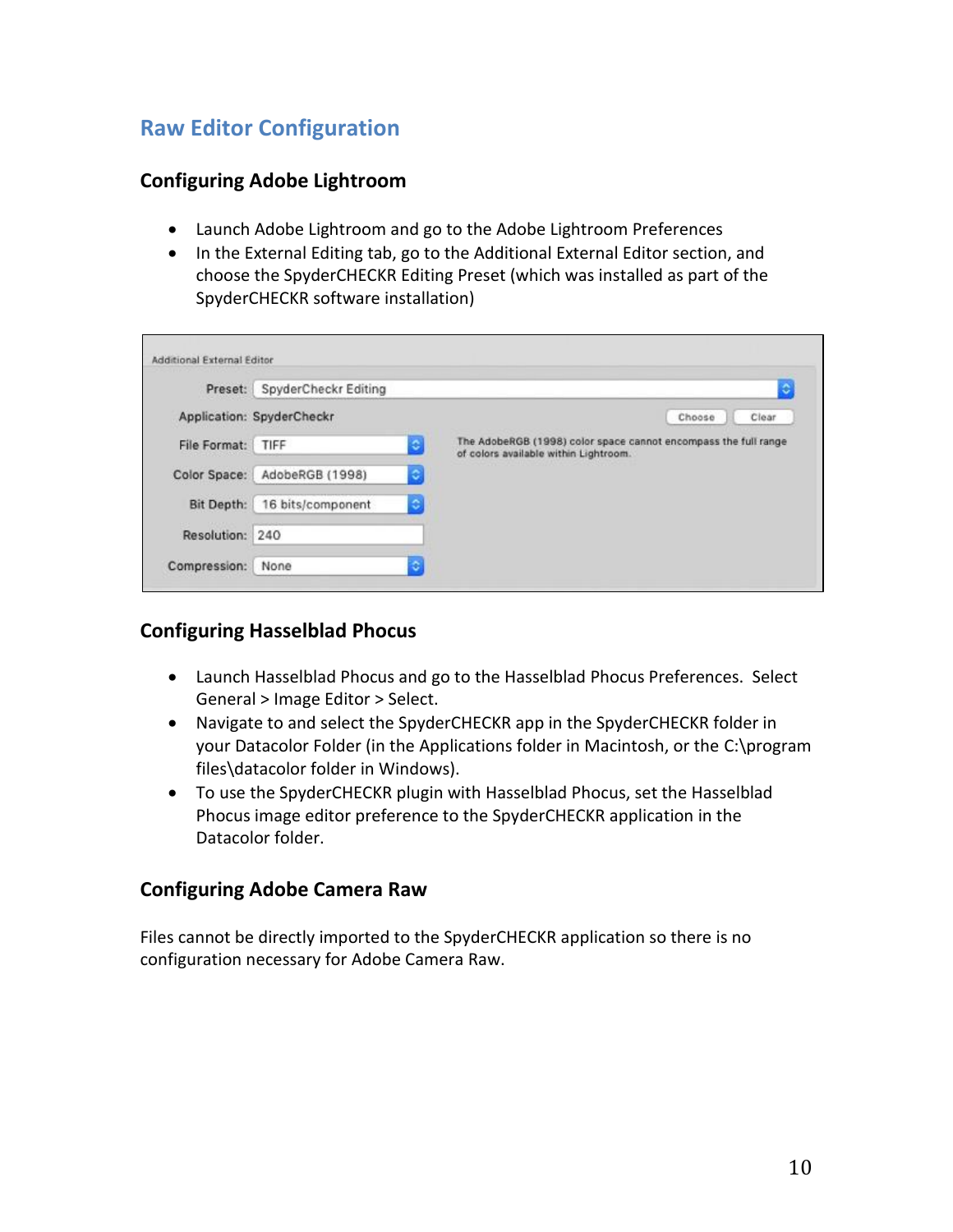# **SpyderCHECKR Setup and Workflow**

### **Mounting Options**

The SpyderCHECKR has a standard tripod mount (1/4 inch 20 UNC thread) on the base. This allows flexible mounting at any height or angle desired. However, it's also possible to place the target on a table or shelf; it will stand upright in stable locations. Holding the SpyderCHECKR is also effective if you have someone to help. There is also a standard tripod stud at the top of the SpyderCHECKR spine. This can be used to mount a SpyderCUBE, but also offers further mounting options.

#### **Uses**

There are numerous uses for a color target. SpyderCHECKR can be used for both visual and digital capture functions. A number of software products, which utilize color targets, can be adapted to work with the SpyderCHECKR.

### **Lighting the SpyderCHECKR for Photography**

Mount the SpyderCHECKR or place in a stable location. Light it from a 45- degree angle. The ideal way to light a target is to use a single light source from an extended distance with no reflector or diffuser. Generally, you would want the sweet spot in the center of the light field to completely overlap the edges of the SpyderCHECKR.

This assures that all portions of the target will have the same amount and color of light. This reduces light fall-off and color variation across the width of a target. A good fluorescent proofing lamp placed in front of the target with the bulb along the length of the target that shines down from above at 45 degrees will offer even light.

The gray side of the SpyderCHECKR provides an excellent tool for checking lighting consistency. Once the target and lighting are configured, shoot the gray target and sample the 50% gray area at different locations to check that light quantity and color is even.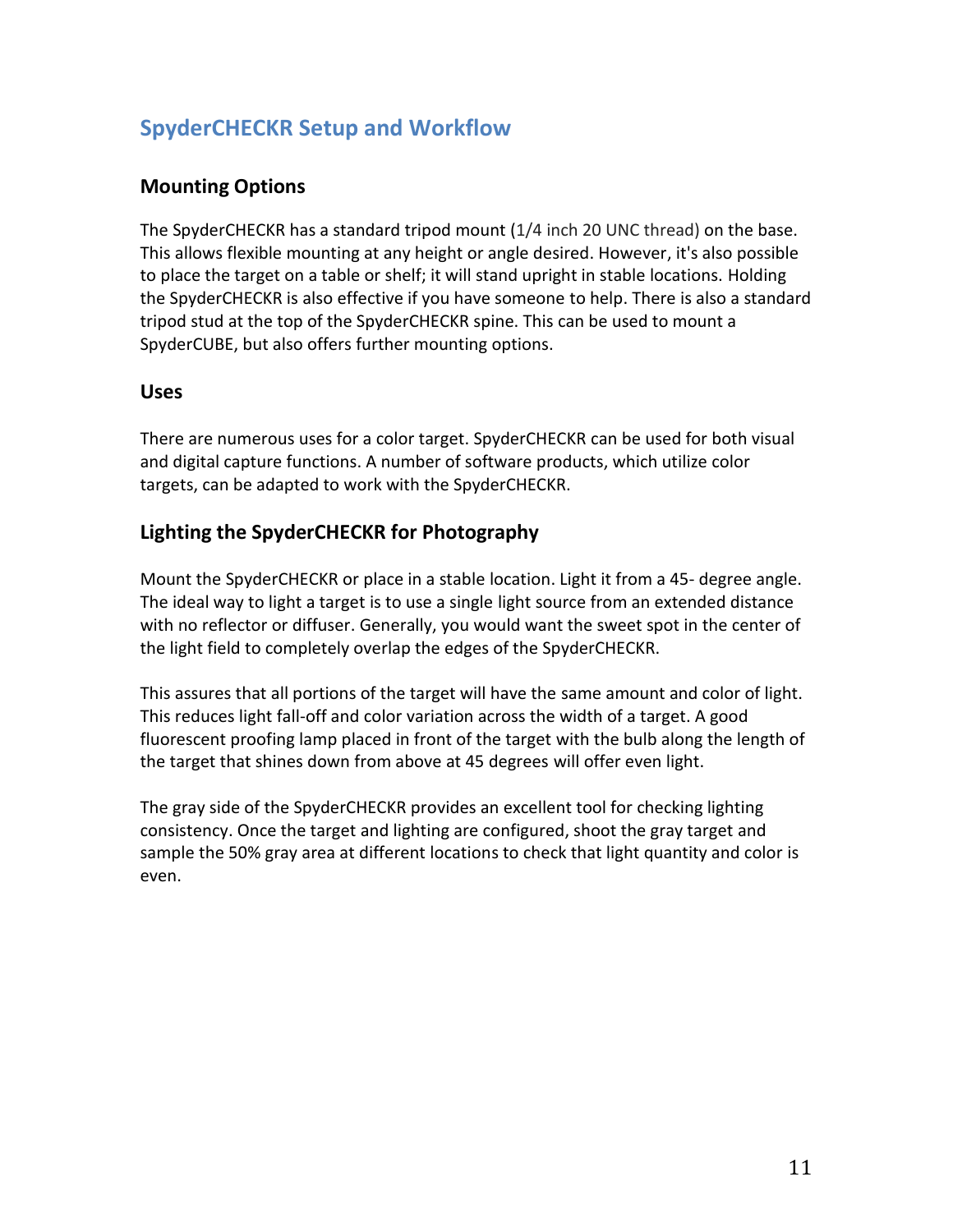### **Photographing the SpyderCHECKR**

Do not fill the viewfinder frame with the target. The sweet spot of the lens is near the center and away from the corners. It's best to shoot the target with a generous amount of border and crop it down later.



Use a tripod to support the camera whenever possible. Make sure the camera is directly in front of the target. The central axis of the lens should be in line with the center of the SpyderCHECKR. Mount the SpyderCHECKR as suggested above.

The SpyderCHECKR and the camera sensor should be parallel. Look closely at the shape the target makes: if the rectangle is wider at the top or bottom, or taller at one end than the other, you are not squarely in front of the target.

Auto focus produces excellent results. Fully Automatic settings are fine, though Aperture Priority, or full Manual settings are also good for those who are comfortable with them. It is important to shoot in the camera's RAW format, if it offers one. Take a few frames at different settings, if you are unsure of any of the variables.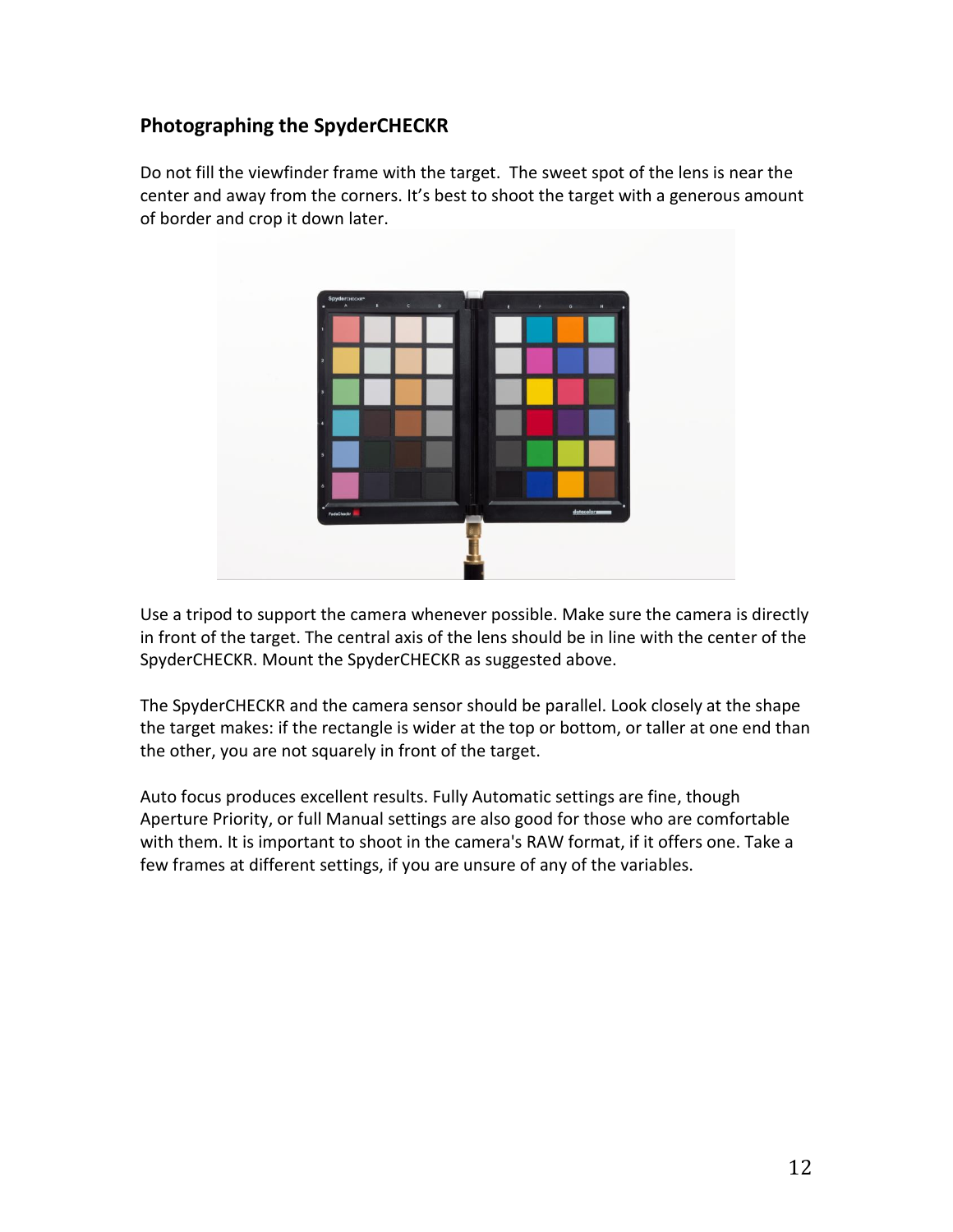# **Adjusting the Target Shot**

### **Opening the Target Shot**

Download your target shot and open in Adobe Lightroom, Adobe Camera Raw, or Hasselblad Phocus; as you would with any RAW image.

To make the best color profile for your camera and lens combination, there are several adjustments that need to be made to the image of the SpyderCHECKR target image. In order to create a profile, photograph the target using your camera manufacturer's RAW format then open the image in one of the supported applications.

#### **Straighten and Crop the Target Image**

Cropping is done with Adobe Lightroom, Adobe Camera Raw, or Hasselblad Phocus' crop tool. Crop to the four white dots just outside of the patch area with no background showing beyond the target. Use the rotate function of the crop tool to straighten the target image. Activating a lens profile will reduce lens distortion in your target shot, but this is rarely necessary.

### **White Balance the Target Image**

Any of the light or medium gray patches can be used to gray balance/white balance the target image. The 20% gray patch (E2) is recommended. Use the white balance eyedropper tool and click on the desired gray patch.

#### **Exposure Adjustment**

Look at RGB values or Percentages of the white patch (E1). Adjust the exposure slider until the white patch lists as approximately 90% in Adobe Lightroom, or about RGB 230, 230, 230 in ACR.

**Adobe Lightroom** - Move your cursor over the white patch to see the RGB percentages below the histogram. Adjust the Exposure slider so the measurements for RGB average 90%

**Hasselblad Phocus** - Move your cursor over the white patch to see the RGB measurements; found at the bottom right corner of the editing window. Adjust the Exposure so the measurements for RGB average 230.

**Adobe Camera Raw** - Select the Color Sampler Tool and place a target on the white patch. Adjust the Exposure so the measurements for RGB average 230.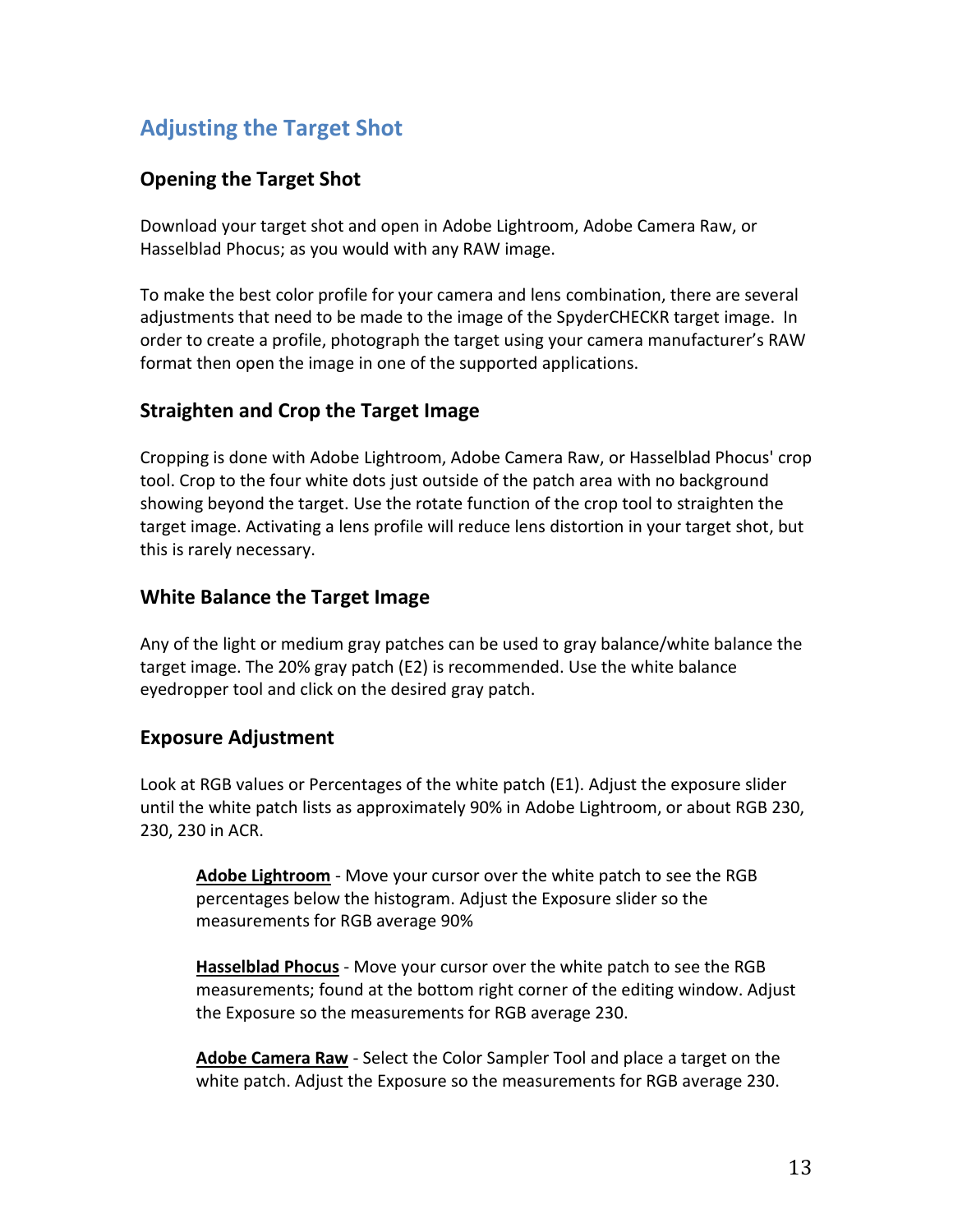Next check the black (E6). The Blacks adjustment (or in some cases the Shadows adjustment) is used to set the black value to 4% in Adobe Lightroom, or RGB 10, 10, 10 in ACR. If the value is below this level, it may be best to leave it as shot or reshoot with brighter illumination.

**Adobe Lightroom** - Move your cursor over the black patch to see the RGB percentages below the histogram. Adjust the Black slider so the measurements for RGB average 5%

**Hasselblad Phocus** - Move your cursor over the black patch to see the RGB measurements; found at the bottom right corner of the editing window. Adjust the Brightness so the measurements for RGB average 10.

**Adobe Camera Raw** - Select the Color Sampler Tool and place a target on the black patch. Adjust the Black slider so the measurements for RGB average 10.

Once these adjustments are made, the target image is ready to be used to create a color profile for your camera and lens combination.

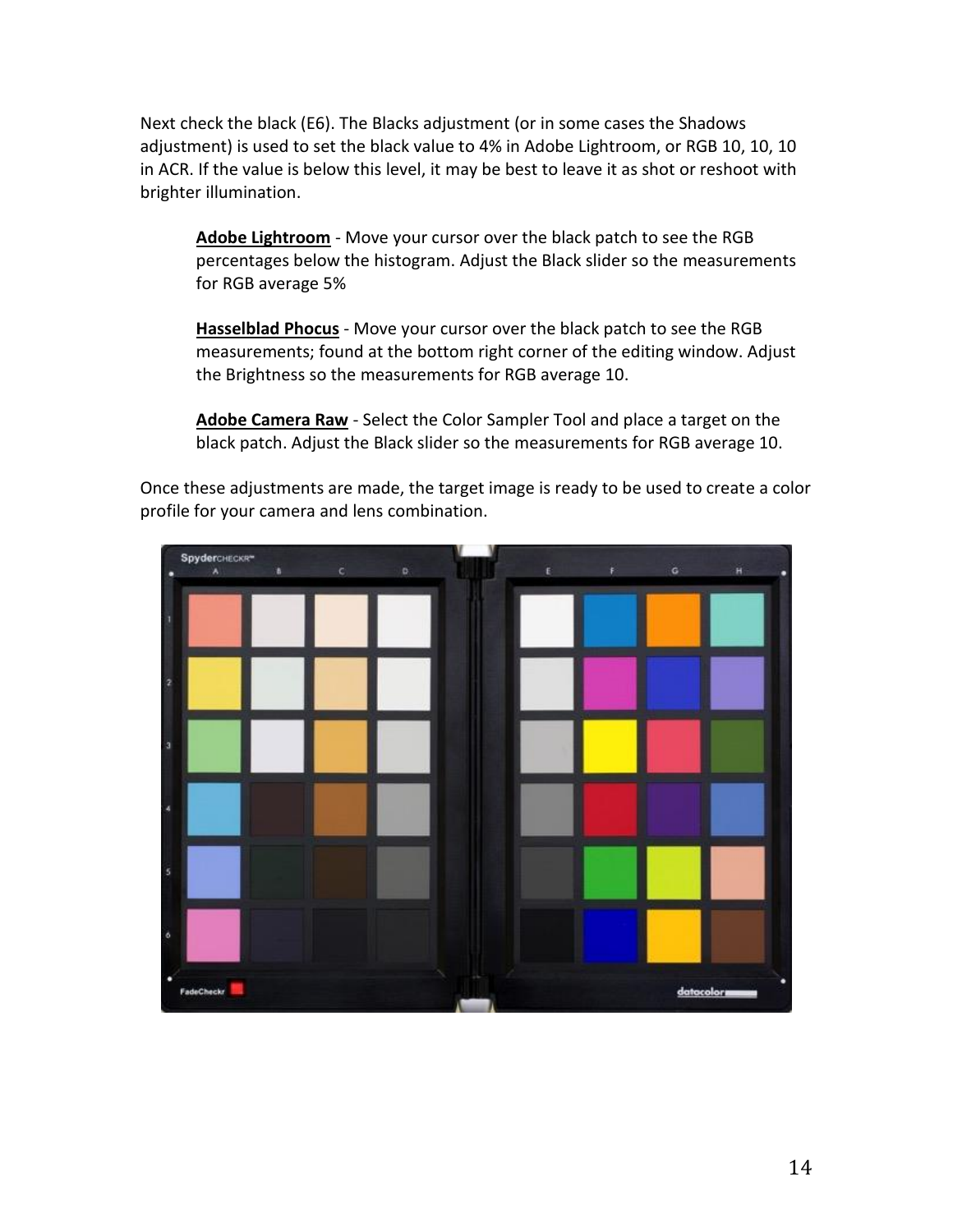# **Saving the Target for use in the SpyderCHECKR Application**

To use directly from Adobe Lightroom, right click on the target image and select "Edit In SpyderCHECKR". Choose "Edit a Copy with Lightroom Presets" to assure that your white balance and exposure adjustments are included in the exported file. To use directly from Hasselblad Phocus, Export the target image as a 16-Bit Tiff then choose the SpyderCHECKR as the export destination. To use with Adobe Camera Raw, save the target image as an uncompressed Tiff. Launch the SpyderCHECKR software and open the target image.

#### **Launching the SpyderCHECKR Application**

SpyderCHECKR will auto-launch if you have configured Adobe Lightroom and Hasselblad Phocus. The adjusted target image will open into the SpyderCHECKR application.

For Adobe Camera Raw, launch the SpyderCHECKR application from your programs or applications folder. Now drag your target file to or select "Open" from the SpyderCHECKR menu to open and navigate to your file to open the adjusted target image.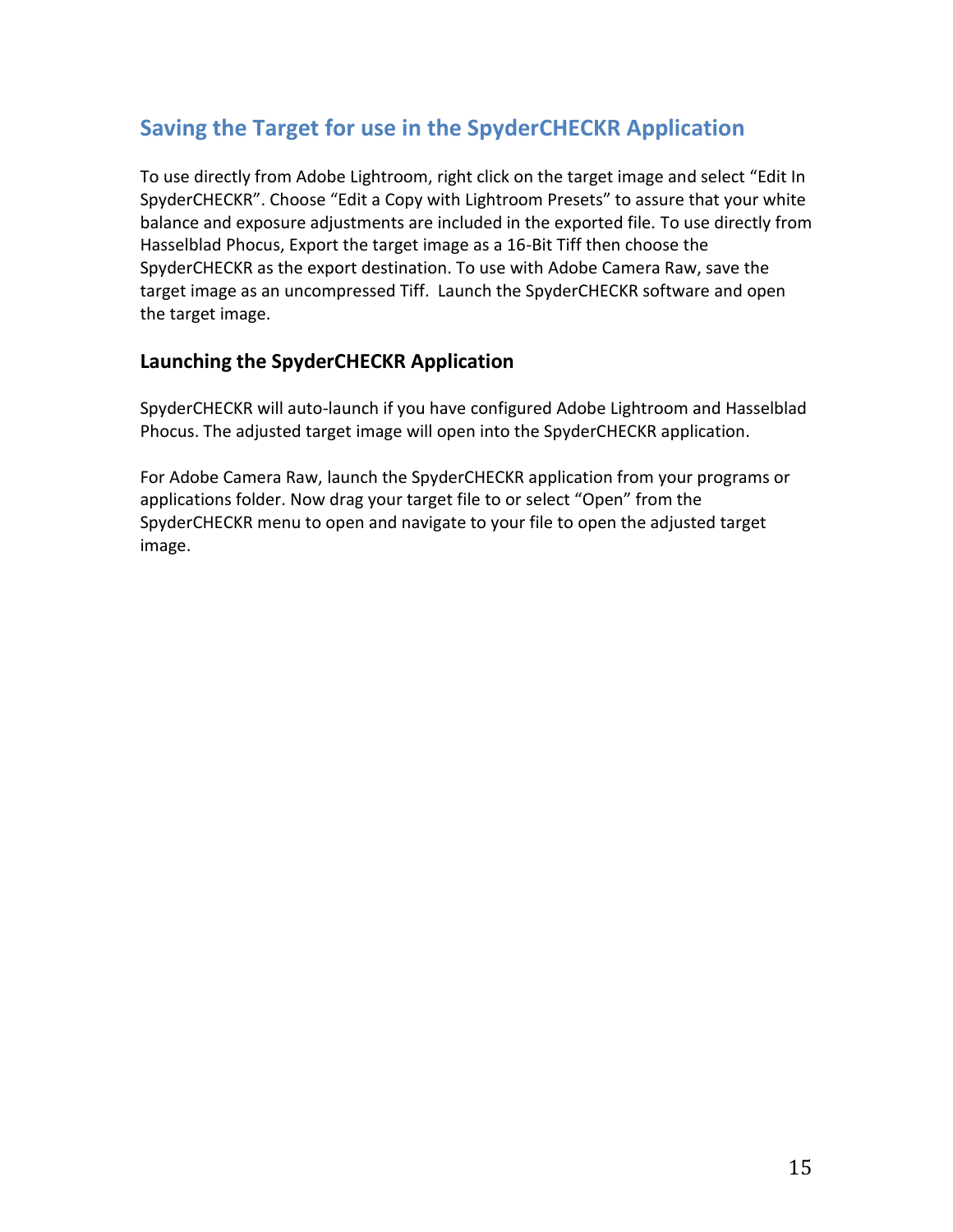### **Processing your Target Shot in the SpyderCHECKR Application**



If you captured your image and cropped appropriately the sampling squares should already be placed within the correct patches of your Target image. If not, you can drag on any edge or corner of the image area to adjust the fit. You can left click on the grid and move the entire target grid if needed. The colors inside the sampling squares should be a somewhat less saturated version of the patch colors. If the patch and sample colors are of different colors, check that the target image is not upside down, sideways, or inverted.

Once you have reviewed and adjusted the target grid on the target image, choose your Rendering Mode and where you would like to save the calibration.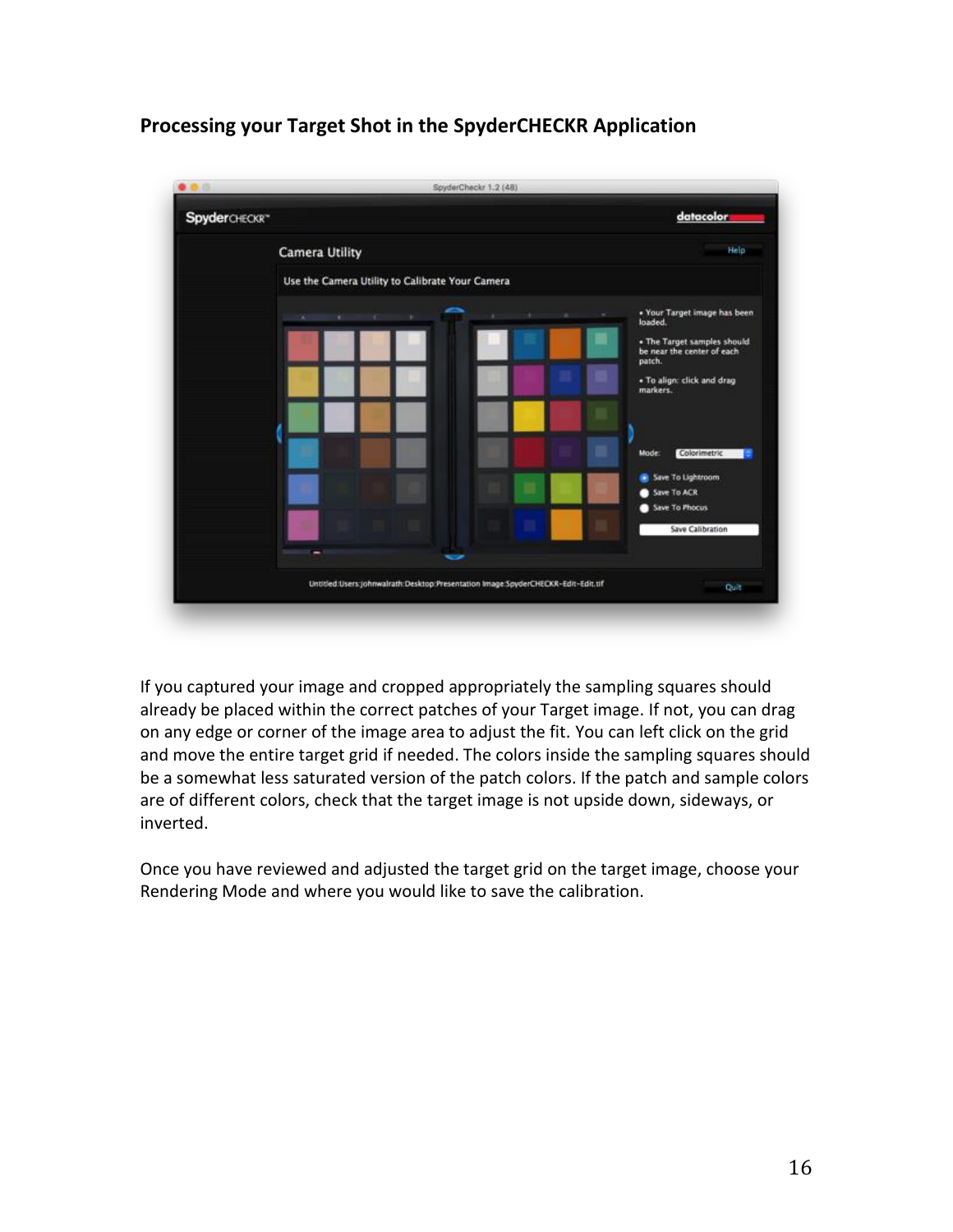### **SpyderCHECKR Rendering Modes**

In the right pane of the SpyderCHECKR application you will find a drop down list of mode choices. The three modes are described below:

**Colorimetric Mode** – provides the most literal results. Best when attempting to reproduce artwork and color critical work.

**Saturation Mode** - provides a boost in Saturation. Offers results that are generally more pleasing for many types of images.

**Portrait Mode** - selectively reduces the color saturation of skin tone components to make portrait processing easier.

The effects of these modes can be subtle; the amount of change to your image depends on the color accuracy of your camera's sensor and color neutrality of a particular lens.

#### **Saving the SpyderCHECKR Profile**

Once you have selected the rendering mode you would like to use, choose where you would like SpyderCHECKR to save the calibration – Adobe Lightroom, Hasselblad Phocus, or Adobe Camera Raw.

Click on the "Save Calibration" button. This will launch a window that allows you to name the calibration.

We suggest using a naming system that includes the camera model, lens, calibration Mode, and SpyderCHECKR chart (48 for SpyderCHECKR, 24 for SpyderCHECKR 24). For example, if you calibrate a Nikon D810 with an 85mm lens in Portrait Mode with the 48 patch SpyderCHECKR, a file name such as this would be optimal:

#### **D810\_85\_portrait\_48**

This way you can easily identify the preset for the correct camera and lens combination.

**Note: Once you save your calibration, you must restart Adobe Lightroom, Hasselblad Phocus, or Adobe Camera Raw for your calibration to appear and use.**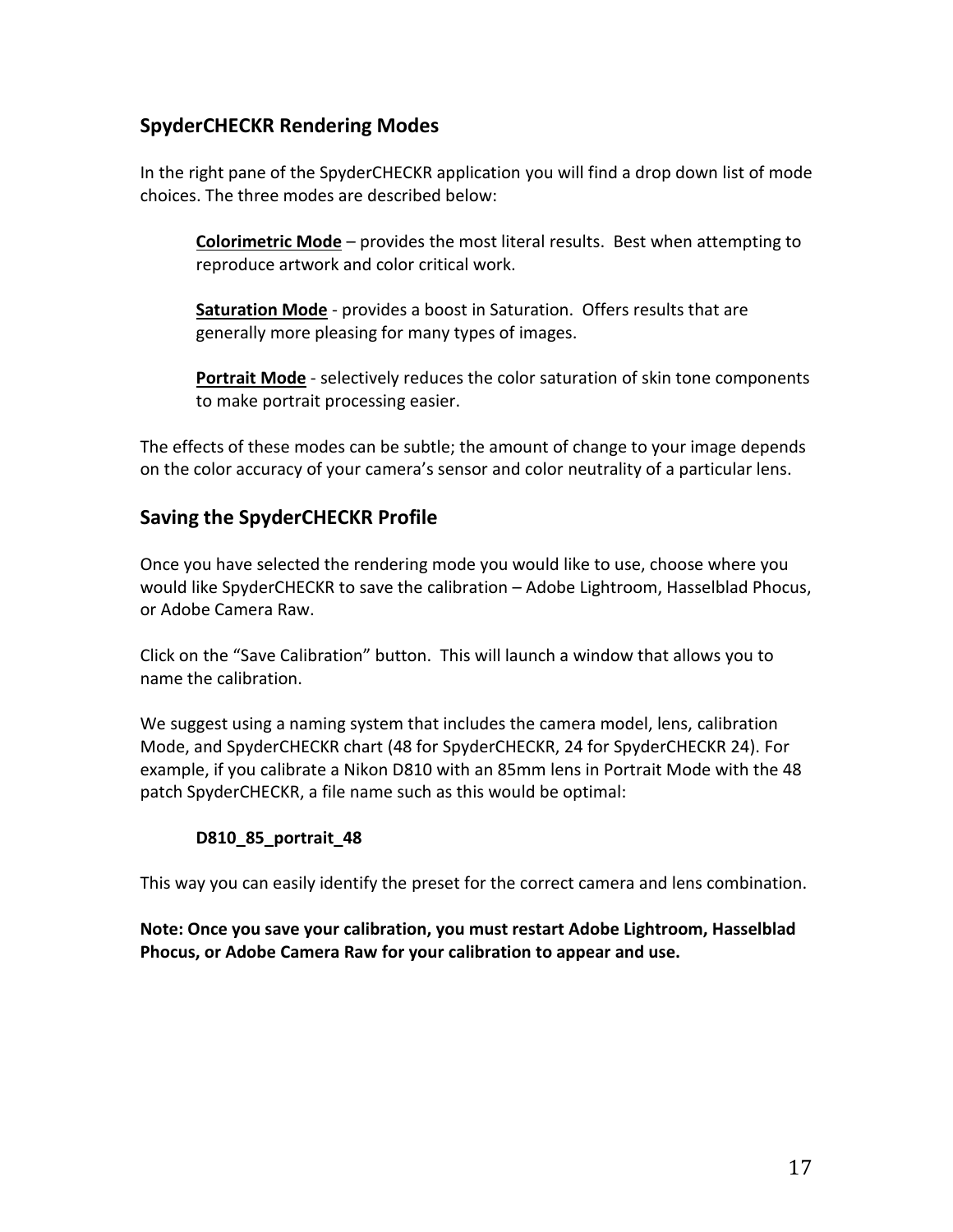### **Using Your New Calibration**

Re-launch Adobe Lightroom, Hasselblad Phocus, or Adobe Camera Raw (again - your calibration data will NOT be available until you quit and restart Adobe Lightroom, Hasselblad Phocus, or Adobe Camera Raw). Select an image that you would like to correct.

**Adobe Lightroom** – SpyderCHECKR calibrations are stored as a User Preset in the Presets panel of the Develop Module.

Adobe Camera Raw - SpyderCHECKR calibrations are stored in the Presets Dialog below the Histogram and capture information. You can also apply a preset from Adobe Bridge by right clicking on an image, select Develop Settings, and choose the profile that corresponds to the camera and lens used to make the image.

**Hasselblad Phocus** - SpyderCHECKR calibrations are stored in the Color Correction Panel. To choose the correct profile, click on the triangle pointing down on the right side of the Color Correction tab.

Presets can be applied to an individual image. A quicker method would be to filter a group of images by the camera and lens then apply the calibration to the group of images at the same time.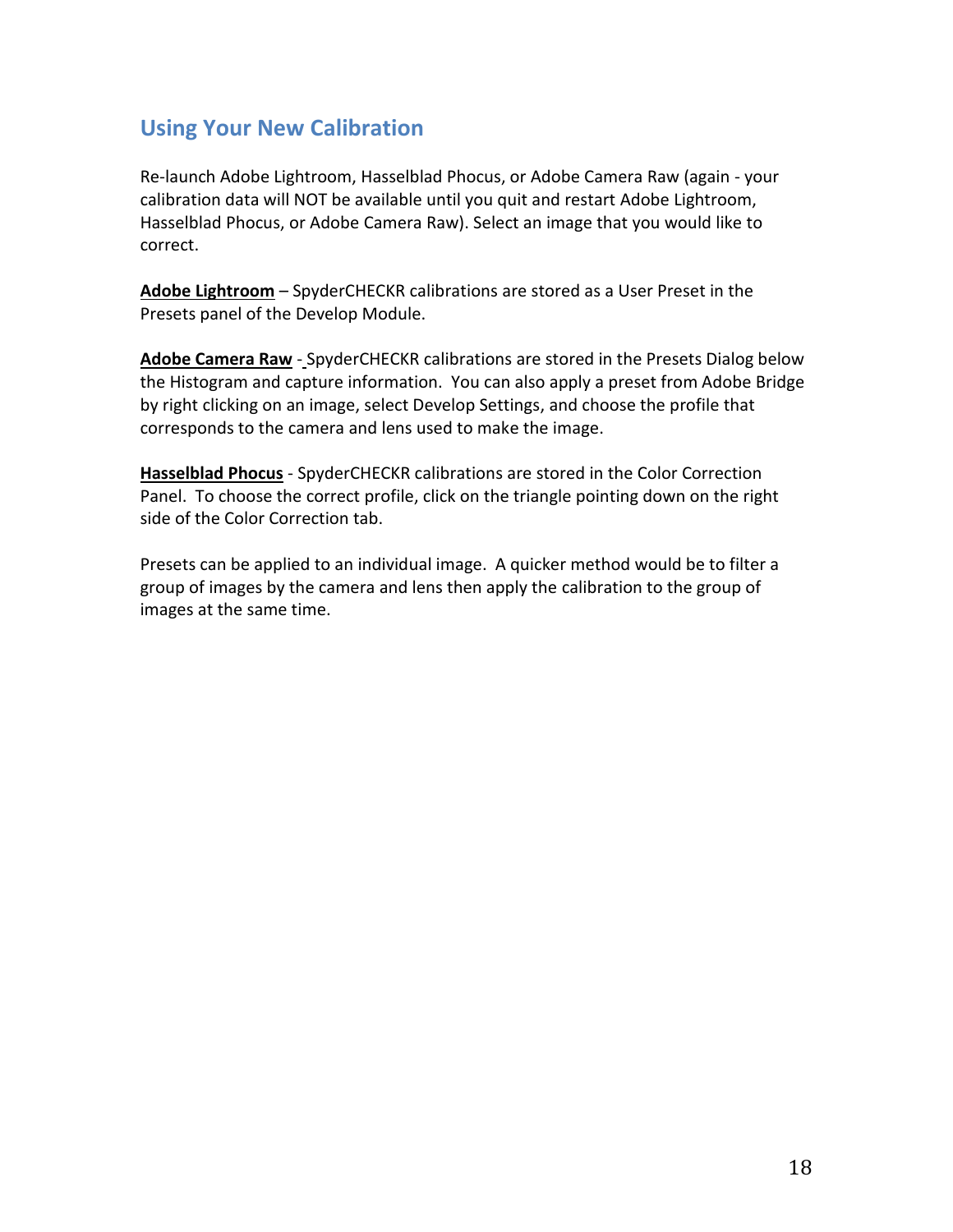### **Harmonizing Multiple Cameras**

Using SpyderCHECKR calibration presets will also make it possible to harmonize multiple cameras on the same shoot. Every camera and lens combination has a slightly different ability to render color accurately, or the same as another camera and lens combination. Creating and using calibration presets for each camera can make multiple cameras' color output more consistent, which saves time when editing.

One example where this ability can be very helpful is photographing an event with multiple cameras from multiple manufacturers. Final images should have a consistent look and using multiple cameras can make that a challenge. By quickly applying calibration profiles for each camera and lens combination, harmonious color can be achieved.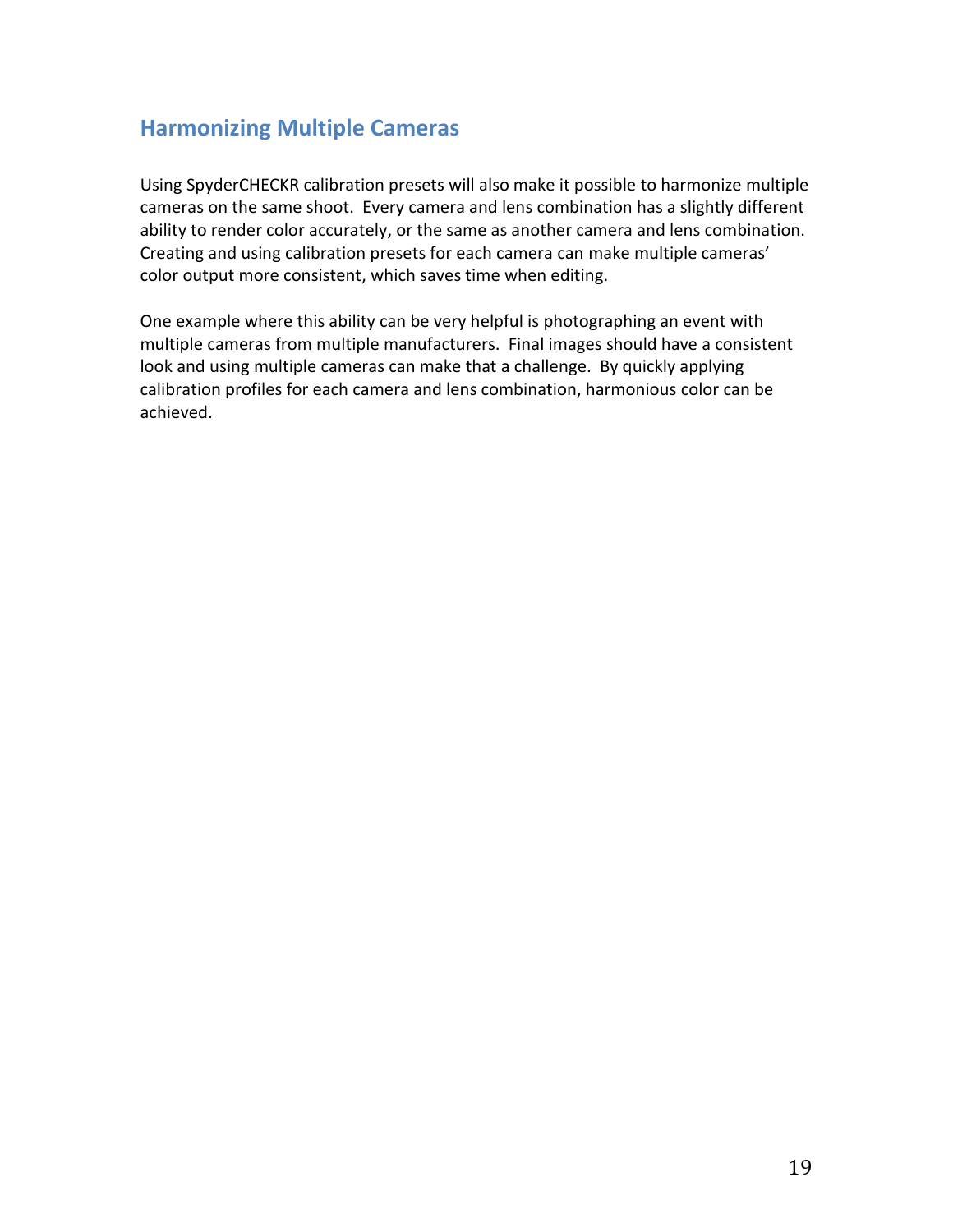### **Improving High ISO Color Performance**

Color performance of any camera is best at the base ISO or lowest native ISO setting. When the ISO is increased, color performance can suffer in varying degrees based on the camera. ISO performance can be improved at any setting by creating and using a calibration preset for a particular ISO.

If your photography requires the use of high ISOs, create multiple calibrations for your camera using higher ISO settings to improve color performance of your camera.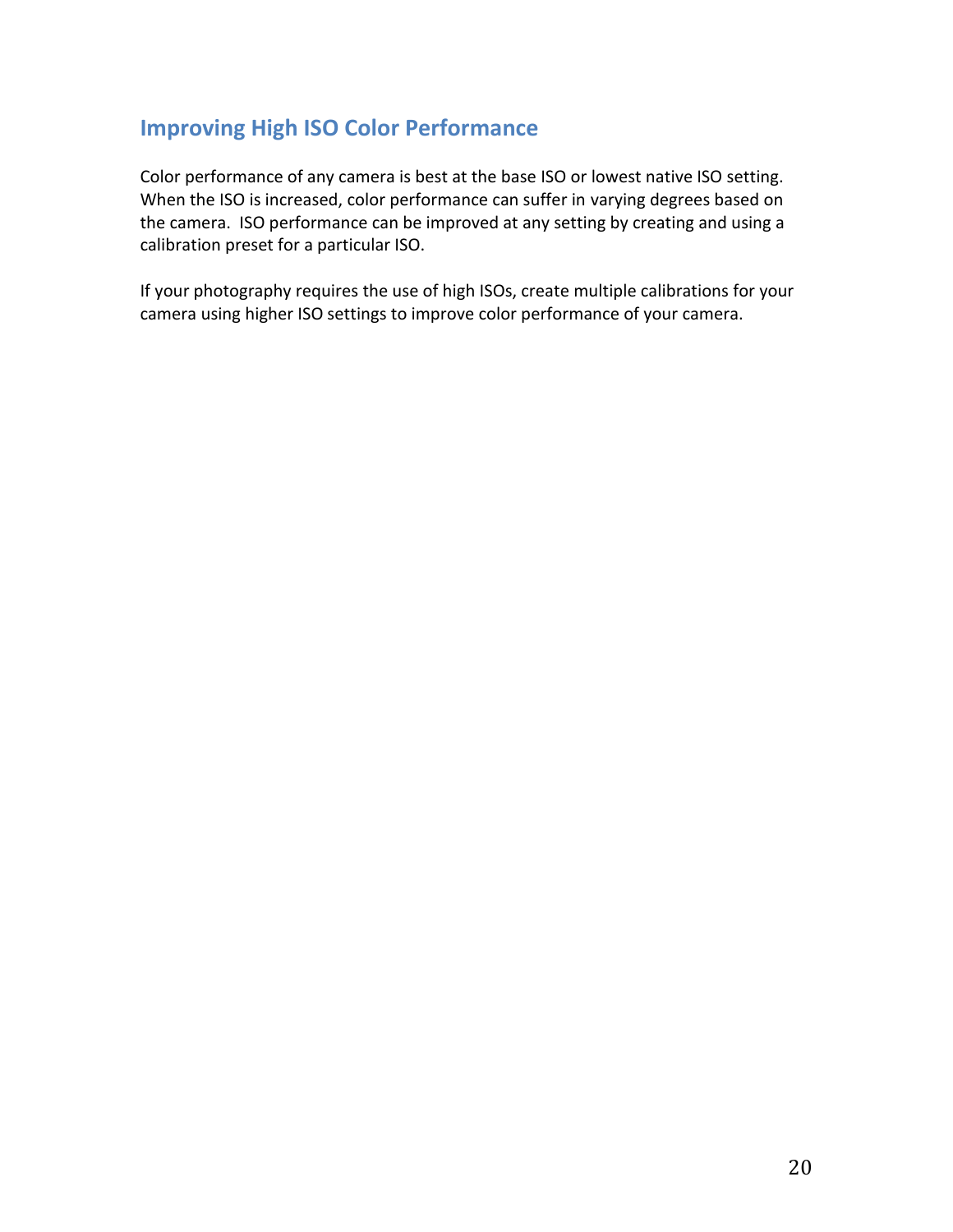# **Color Calibrating Cameras for Video in Adobe Lightroom**

Adobe Lightroom can now catalog, clip, and even make basic adjustments to your video; the question of using SpyderCHECKR Adobe Lightroom Presets to correct color for your video cameras arises. This possibility is particularly interesting when it comes to adjusting video capture from different types of cameras, such as GoPro cameras and DSLRs, or different types of DSLRs to match their color as closely as possible.

It is possible to apply an existing SpyderCHECKR preset from a still image shot with your camera to video shot with the same camera. However, since that preset was most likely shot in RAW and as a still image, it is best to start from scratch and shoot the SpyderCHECKR target in a video clip to capture the actual video workflow for color correction.

To calibrate a video clip, shoot several seconds of the SpyderCHECKR on location. Open the clip in Adobe Lightroom and capture a still frame from the video with the SpyderCHECKR. Process that still frame the same way you would any SpyderCHECKR target shot. When saving the calibration preset, be sure to note in the file name that it is a calibration for video.

The resulting Preset can then be applied to a still image, and by selecting that still image and one or more video clips, the "Sync Settings" button can then be used to apply the color corrections to video clips.

Once the clips have been color corrected for the camera they have been shot with, they can be exported from Adobe Lightroom for processing in any other Video Editing application you use. Be sure to check the "Include Video Files" checkbox.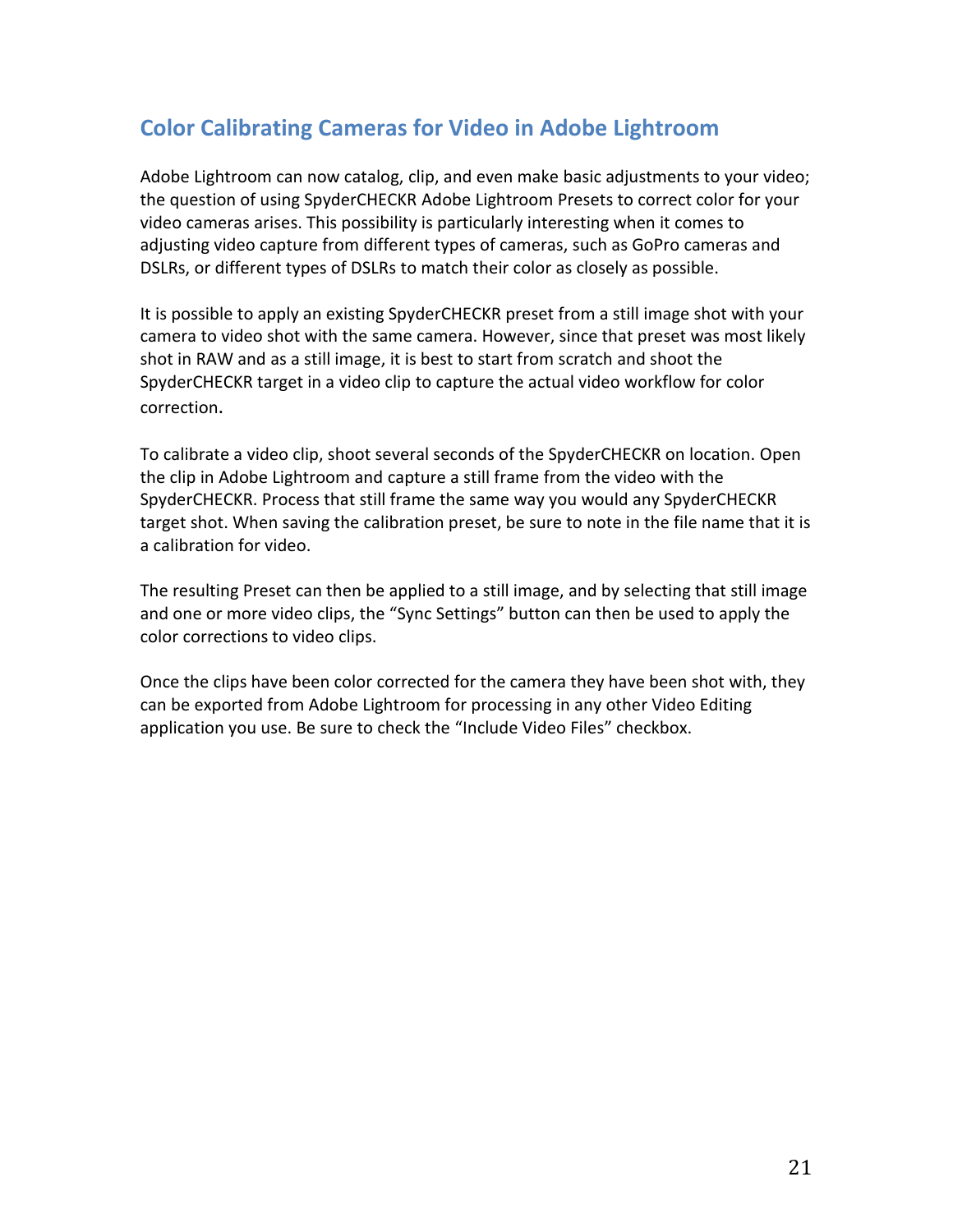# **Creating Multiple Light Source Calibrations**

SpyderCHECKR's Tools menu contains commands for creating multiple calibrations from any two existing calibration presets. Choose any two presets built for the same camera, and a series of three new calibration presets will be created which offer increased precision for light sources between the original sources. This function is of use mainly for advanced processes such as museum photography.

|   | Please select the first file to average from the popup<br>below:  |
|---|-------------------------------------------------------------------|
| ¢ | D800_17-35_Colorimetric_48                                        |
|   | Please select the second file to average from the popup<br>below: |
| ٥ | D800_17-35_Saturation_48                                          |
|   |                                                                   |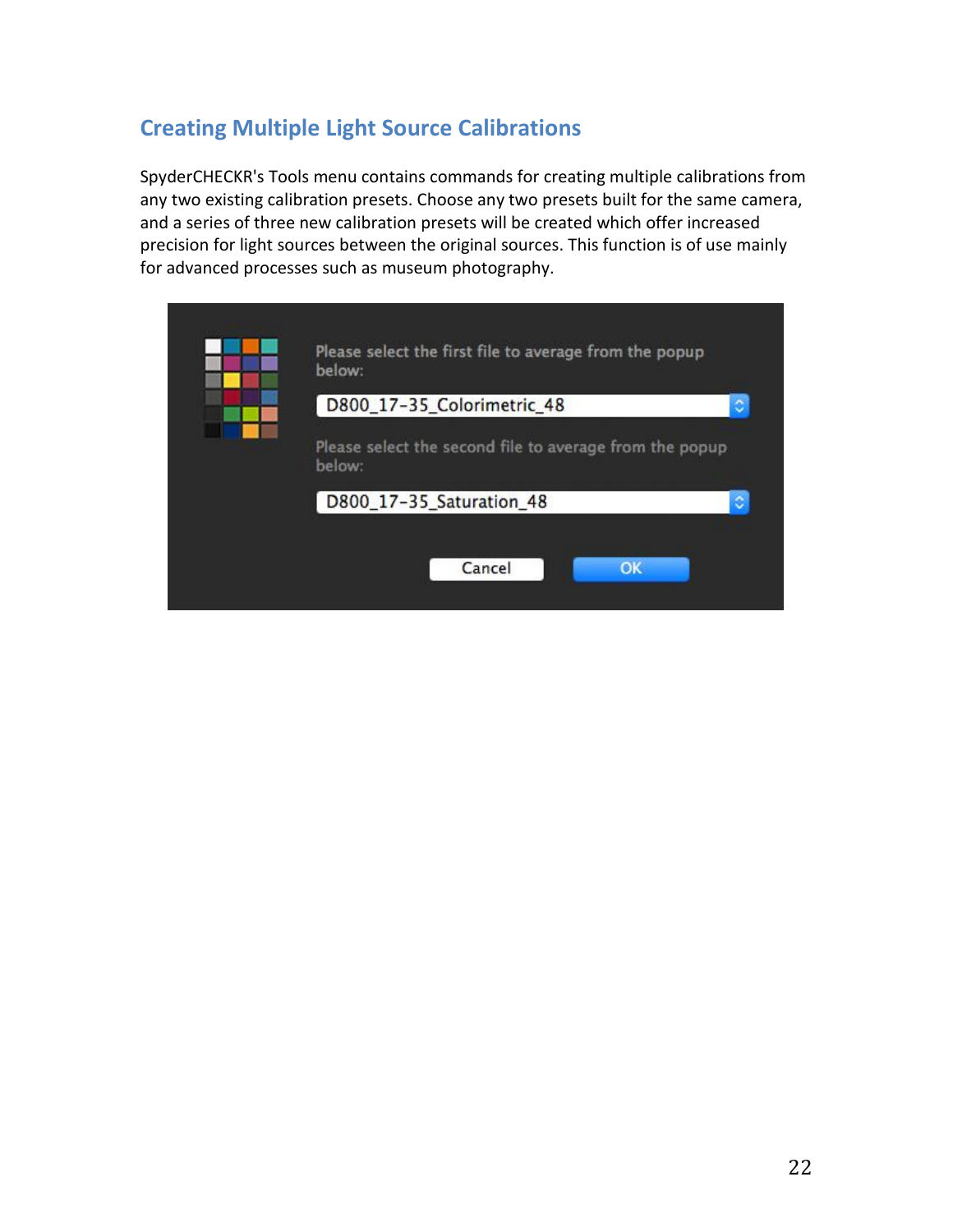## **Adjusting Your Calibration Preset**

The SpyderCHECKR color calibration adjustments are visible in Adobe Lightroom or Adobe Camera Raw in the HSL Panel (Hue, Saturation, and Brightness). This makes it easy for the user to make adjustments to the calibration.

For example: if your printer prints skies that tend to be too purple under some lighting conditions and you need to avoid adding too much magenta ink to the sky tones; you can adjust the blue sliders in the HSL section to control this. Or, if your method of lighting portrait shots requires a different degree of saturation in the skin tones, then the orange sliders in HSL can be adjusted to meet those needs. The edited settings can then be saved under a new name to provide a customized color calibration preset

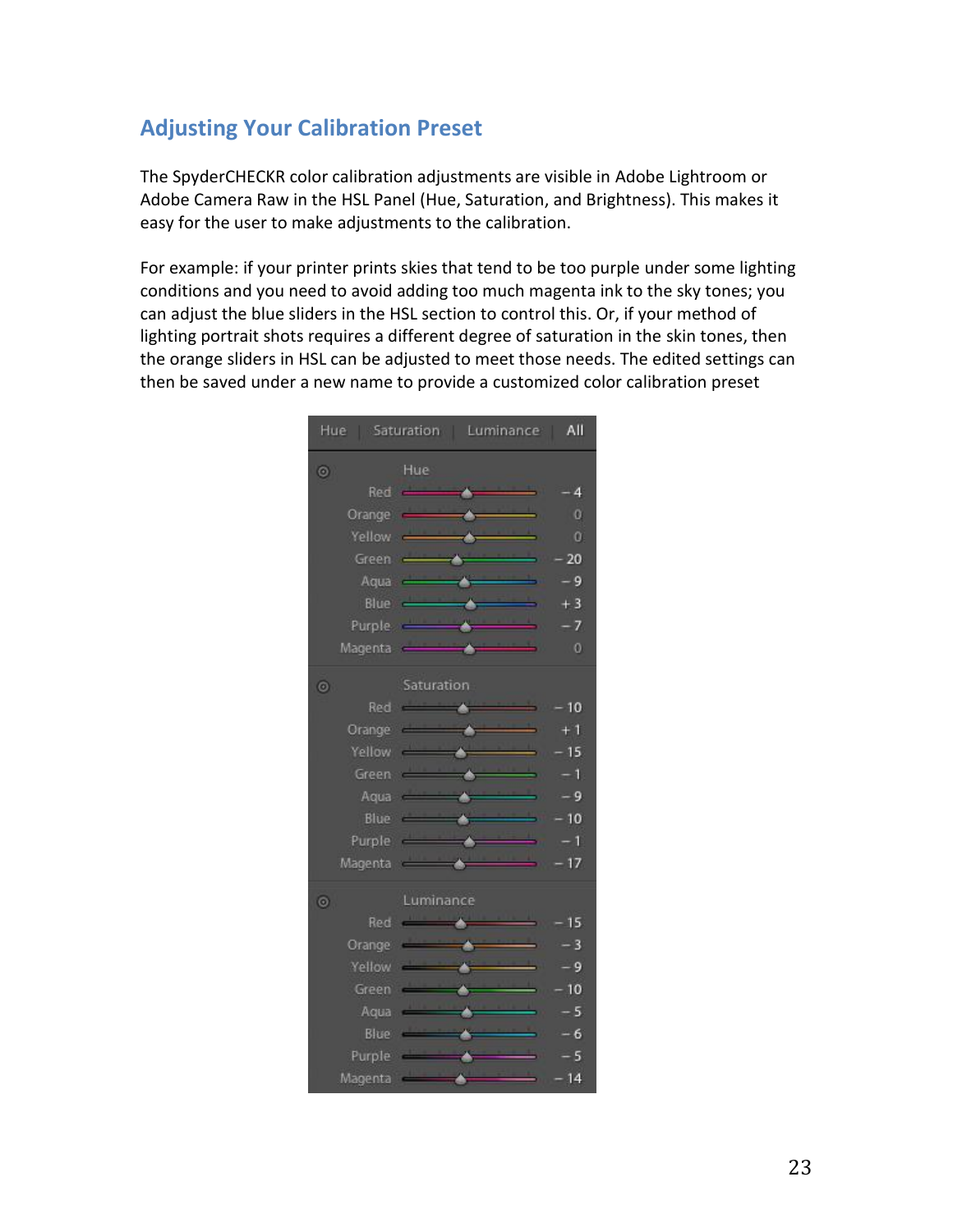# **SpyderCHECKR Gray Target**

The inverse face of each SpyderCHECKR target sheet holds the neutral target patches. These patches consist of the same gray ramp in 10% steps. All colored patches have been removed to allow for improved neutral perception by the viewer. An enlarged 50% gray patch has been added for uses requiring a larger gray sample.

#### **Visual Gray Comparisons**

The SpyderCHECKR Gray Target can be used for various types of visual comparisons. Please keep in mind that visual comparisons of neutrals is a very subtle process, and that it cannot work effectively if bright colors are in the field of view. That's why we provide the Gray Targets on a separate face: viewing the neutral patches on the Color Target sides will not offer precise results. Be sure to eliminate colored elements from all other visual fields.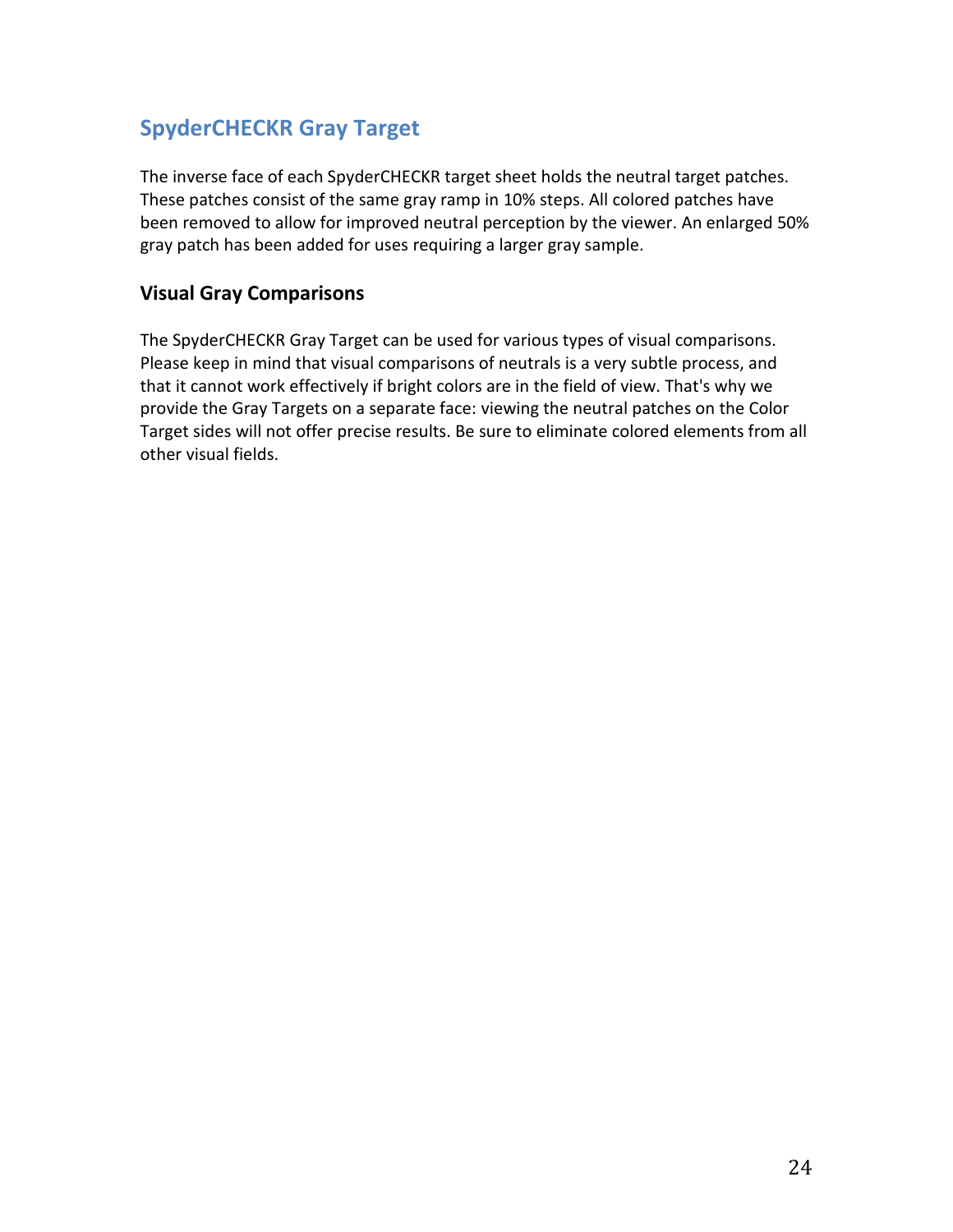## **Checking Your Display's Neutrality**

It's possible to use the SpyderCHECKR Gray Target to validate the neutrality of your monitors. Place the SpyderCHECKR, with the Gray Target visible, against a neutral background under a medium color temperature, high CRI proofing light, or in a proofing box, that is visible at the same time as your monitor. Dimming ambient lighting, avoidance of backlight, and avoidance of colored objects in your field of view are all important to this process.

As your eye adapts to the gray balance of the SpyderCHECKR, shift your gaze to a totally neutral image on a totally neutral background on your display (the Black and White images in the Datacolor SpyderProof Matrix image are intended for this type of use). Shift your gaze back and forth carefully between the SpyderCHECKR and the screen and see if the screen appears to have a different color tone from the neutrals in the SpyderCHECKR. If so, you may wish to change your calibration target for your display, to provide neutrals that will match those under your proofing light.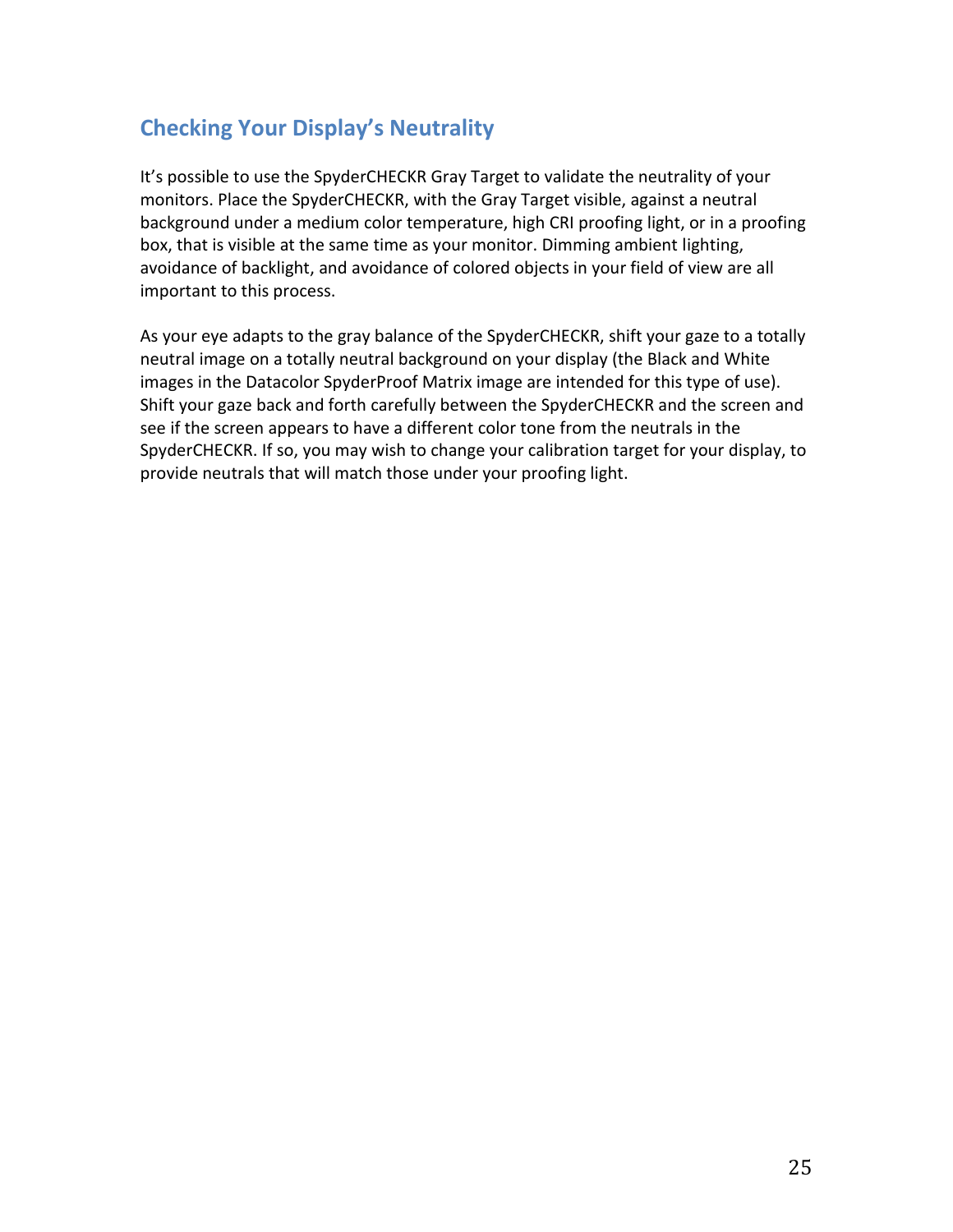### **In-Camera Color Balancing**

Shoot the Gray Target face of the SpyderCHECKR in your camera's White Balance or Gray Balance mode to produce an in-camera color balance for the lighting conditions under which you have shot the SpyderCHECKR. This will assure that your initial view of images, quick exports to JPG, or images downloaded directly to a mobile/tablet device will have the intended color balance and will assist in assuring that you do not overexpose as you shoot.

The mix of several levels of gray in the Gray Target will provide a more global balance than shooting just one density of gray. Shooting the center section of the Gray Target will further enhance this multi-level function.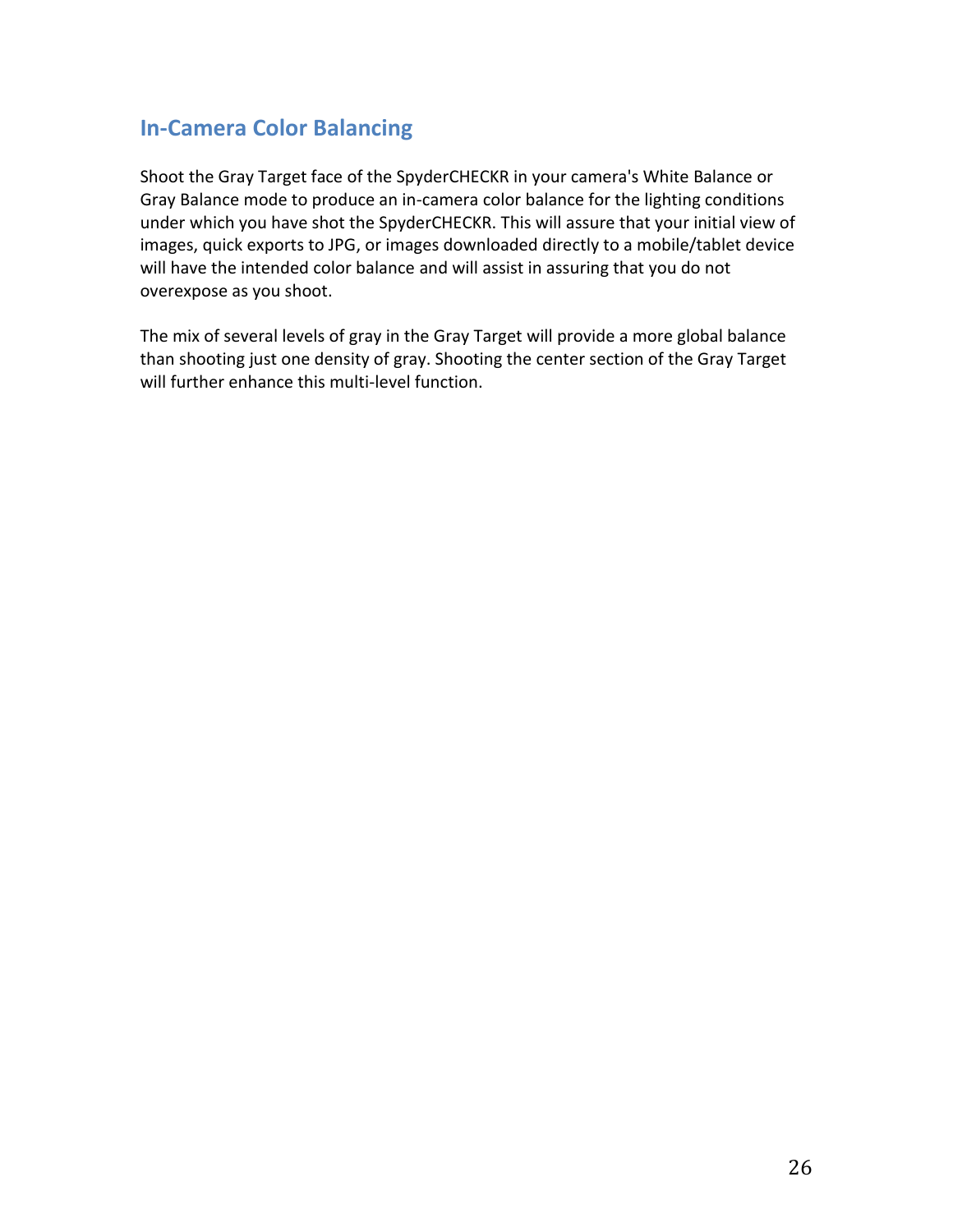# **FadeCheckr**

The FadeCheckr patch is provided to assist users in determining how much light exposure their SpyderCHECKR target has had. It is designed to fade from red to yellow after the equivalent of 30 days of full sun in the summer. This degree of exposure is sufficient to justify replacing your SpyderCHECKR Target Sheets. New sets are available for purchase from spyder.datacolor.com.

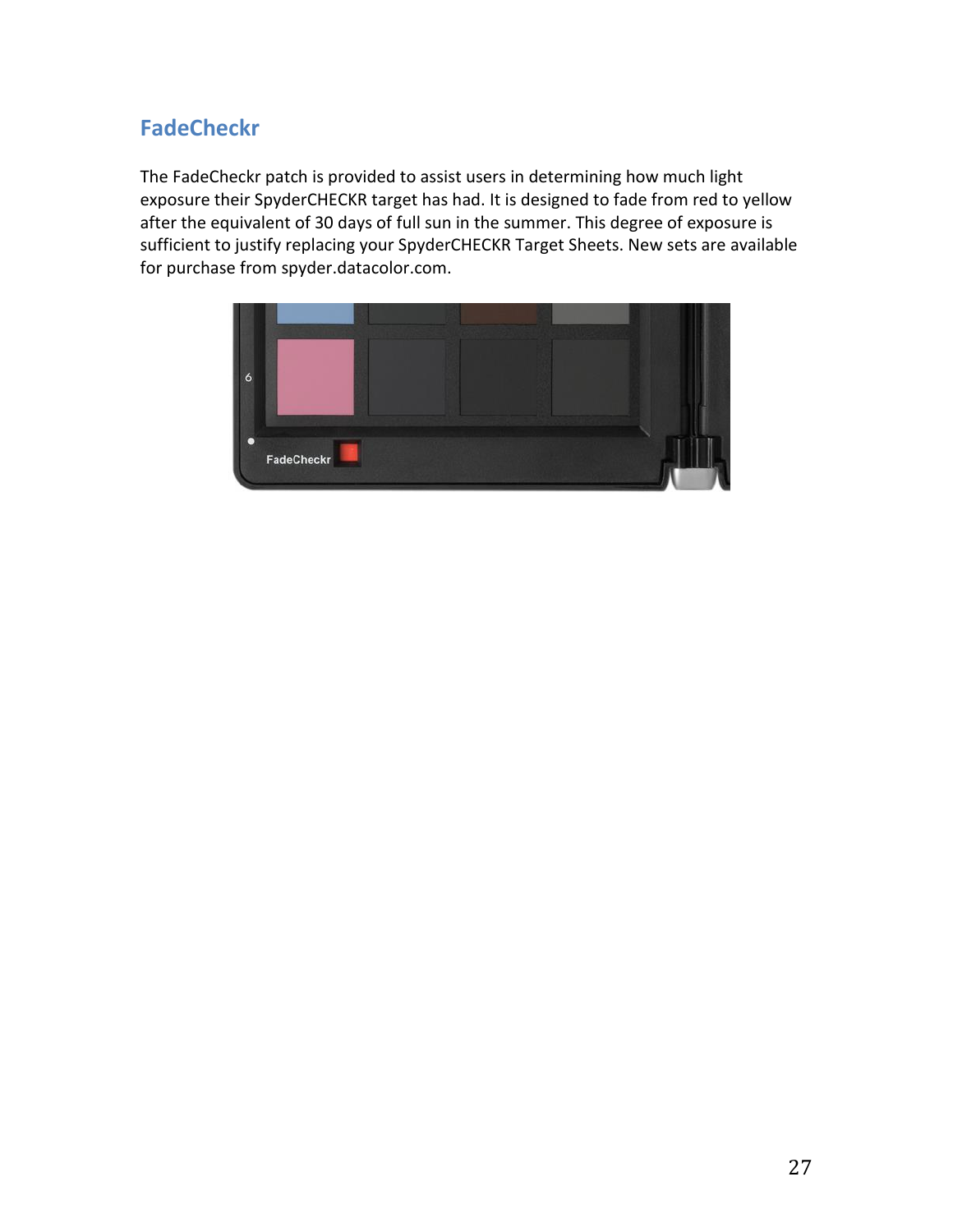### **Changing between 24 and 48 Patch Targets**

The SpyderCHECKR software supports both the 24 and 48 patch versions of the SpyderCHECKR target and will automatically launch configured for the target type you have purchased. If you use both targets, the appropriate target can be chosen in the SpyderCHECKR preferences. Select the other target type you want to use and when the dialog box comes up telling you that it is necessary to restart the application to switch, select OK, to auto-quit the SpyderCHECKR app. Re-launch and it will now use the other target size.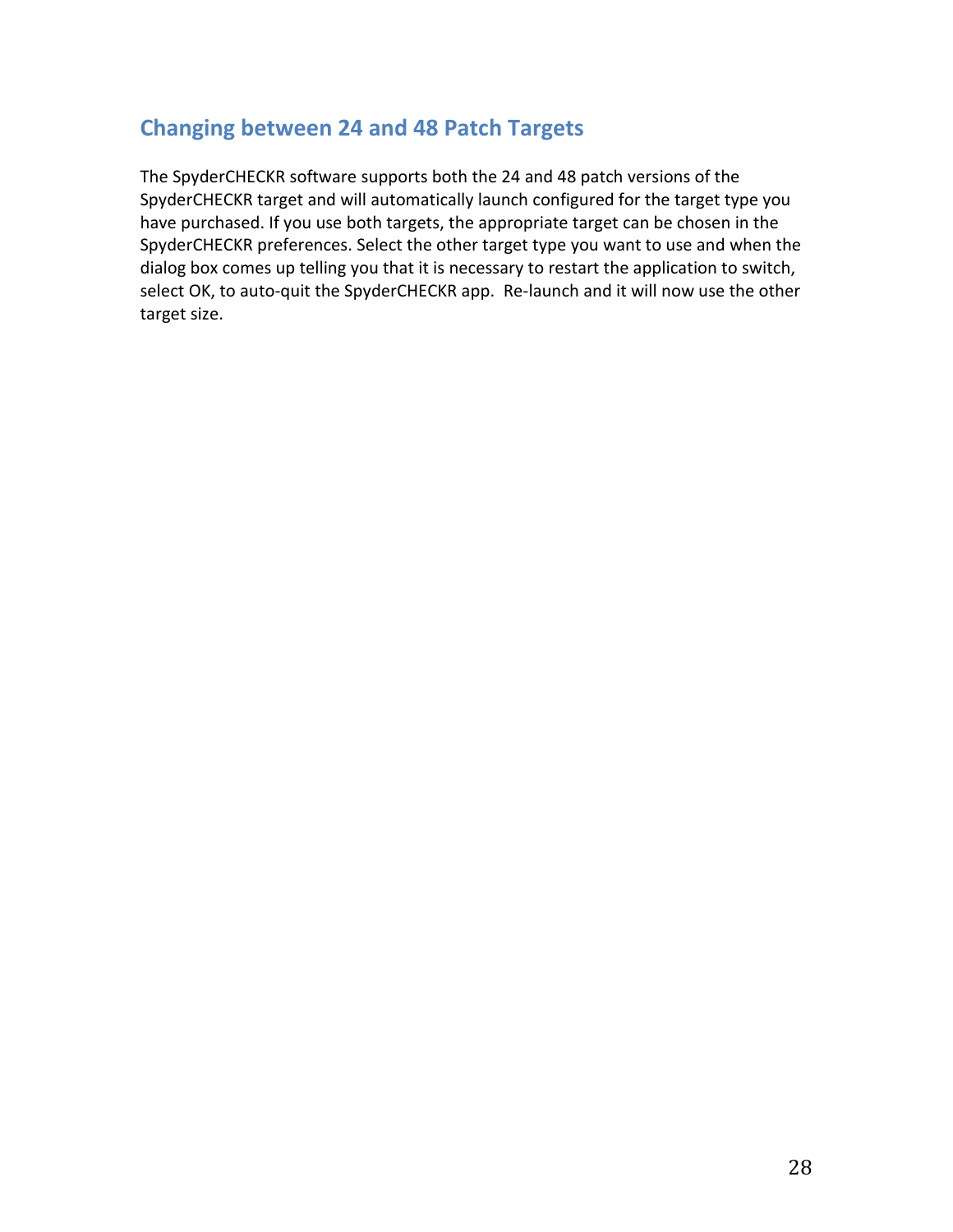## **Using SpyderCHECKR with SpyderCUBE**

Once a camera calibration has been produced and is being used to process images, it is then possible to coordinate this workflow with the SpyderCUBE. The SpyderCUBE can be used in the standard manner to determine the optimum white point, exposure, black level, and other basic light condition settings for a series of images.

The resulting adjustments can be applied separately from applying the SpyderCHECKR color calibration preset. Or, for convenience, the SpyderCUBE adjustments can be built on top of the SpyderCHECKR preset and saved as a composite Color/Lighting correction preset.

This workflow eliminates the need to carry a color target with you, and avoids building color calibration from casual site shots of a color target. It is much simpler to shoot the SpyderCUBE on location if the lighting conditions are challenging, and combining that with a carefully built SpyderCHECKR color calibration preset made ahead of time. If you are doing special work under a specific light source, shooting the SpyderCHECKR as a reference to create a custom calibration for the situation is a good safety measure.

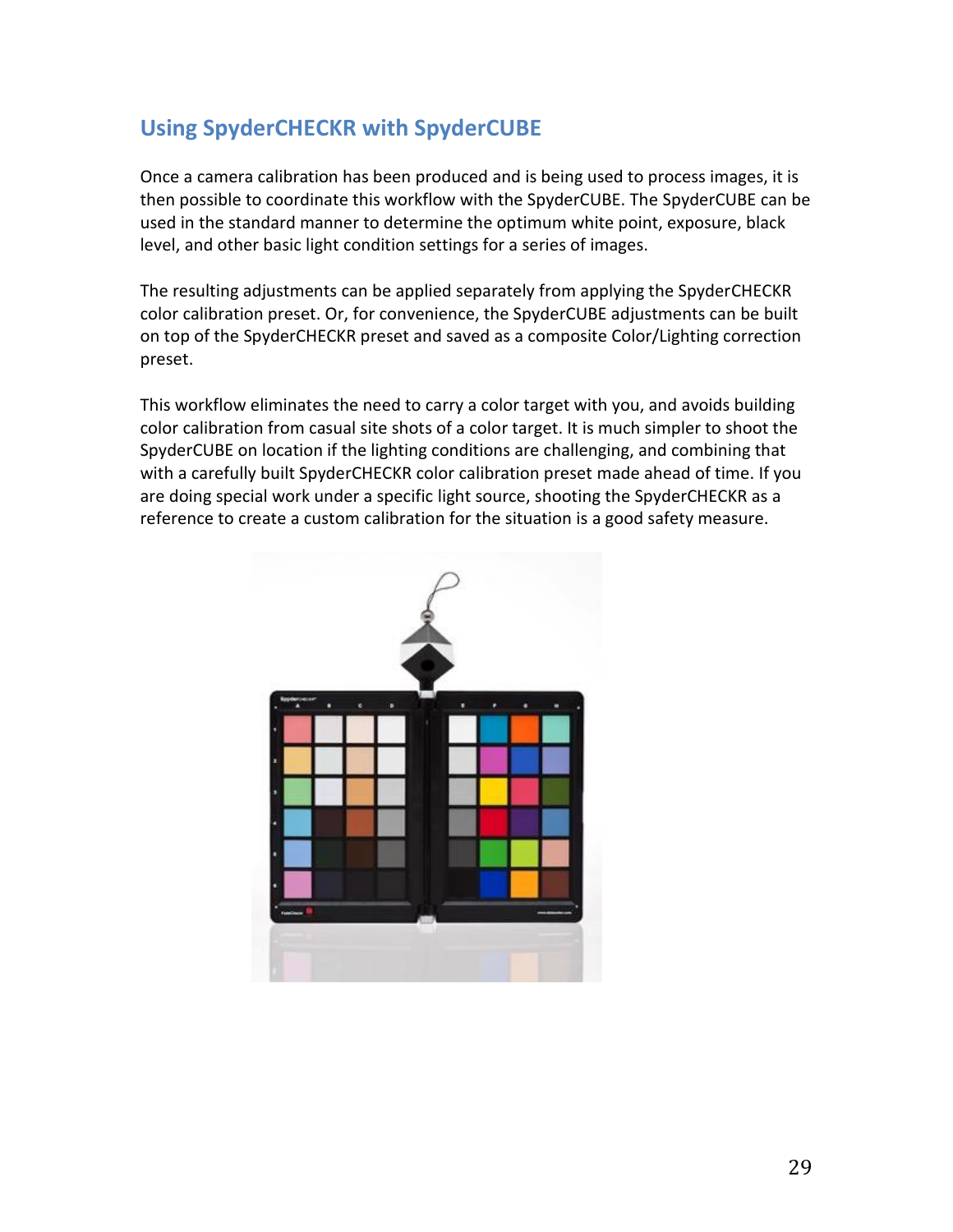### **Using SpyderCHECKR with Other Software**

The SpyderCHECKR target can be used with third party software products as well. To utilize it with software designed to accept the standard 24 patches, measure the patches in the appropriate order (which varies with different software) by measuring the last four columns E-H, or the entire 24-patch target in the appropriate pattern, to produce the needed patch order. To use 24 or 48 patches in software that allows custom patch sets, measure the patches in appropriate order. Save your custom measurement set in the format required by the software.

Some third party software offers direct support for the SpyderCHECKR target. This includes DaVinci Resolve 11, for video color correction.